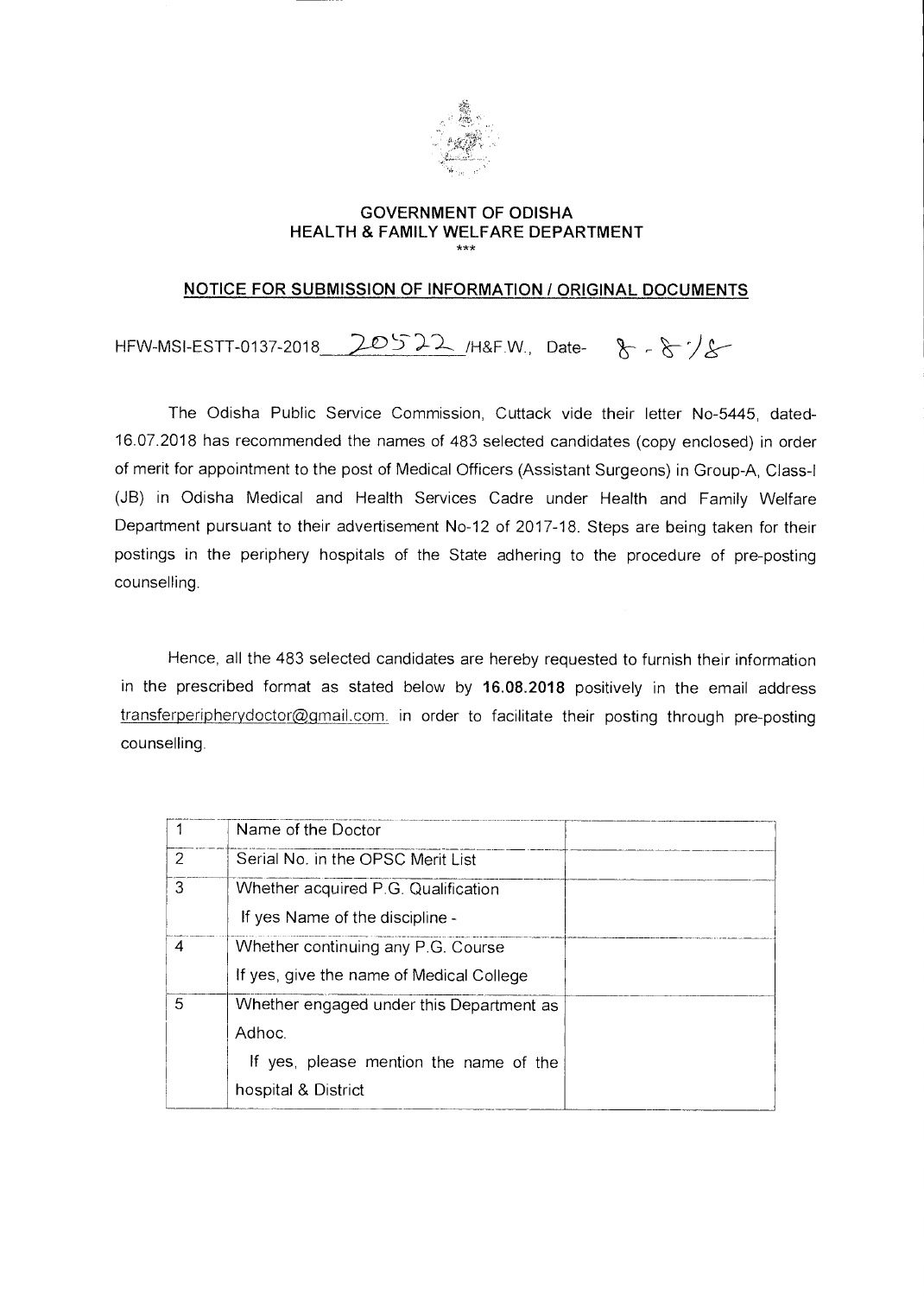Further, as reported by the Commission, the following Seven (07) candidates were doing P.G. degree course in different institutions and their original certificates were kept by the concerned authority. Their original certificates have not been verified by the Commission, which are to be verified before issue of their appointment orders.

| SI. No | Roll No. | Name of the Candidate         | Original document to be verified                                                       |
|--------|----------|-------------------------------|----------------------------------------------------------------------------------------|
|        | 2        | 3                             |                                                                                        |
| 1      | 100184   | Anurag Padhy                  | All Original Certificates/documents                                                    |
| 2      | 100295   | Bhabani Shankar Dhal          | except H.S.C Mark Sheet<br>All original certificates/documents                         |
| 3      | 100356   | <b>Bishnu Prasad Tripathy</b> | All original certificates /documents                                                   |
| 4      | 100606   | Himadri Tanaya<br>Panigrahi   | M.B.B.S Certificate, Mark Sheet of<br>3rd sem. Part-II and Registration<br>Certificate |
| 5      | 101196   | Rashmi Rekha Behera           | M.B.B.S Certificate & Mark Sheets<br>and Registration certificate                      |
| 6      | 101451   | Sibananda Jena                | M.B.B.S Certificate & Mark Sheets<br>and Adhar Card                                    |
|        | 101820   | Upasana Mohanty               | All original certificates /documents                                                   |

Hence, the above seven candidates are hereby requested to produce their originals as mentioned against each to the Director of Health Services, Odisha, Bhubaneswar (Heads of Department Building, 2nd floor) on **16.08.2018** positively for necessary verification in order to facilitate their posting through counselling.

Additional Secretary to Government

l<br>Im

Additional Secretary to Govern

 $8 - 8 - 8$  $Memo No$   $2050 s$   $10$ , Dated: Copy forwarded to the Director, Health Services, Bhubaneswar / Additional Director, HRH & R, O/o the DHS, Bhubaneswar for information and necessary action. He is requested to take necessary steps for preparation of the list of selected candidates for the purpose of counselling.

Memo No 20524<br>Copy forwarded to the Heads of the Dated: 8 - 8 / 8 **/H., Dated: %-----**  Copy forwarded to the Heads of the Portal Group, IT Centre, Secretariat/ IT Cell, Health & Family Welfare Department with request to post this order in the website http:/www.orissa.gov.in/health portal/index.html for general information.  $\int$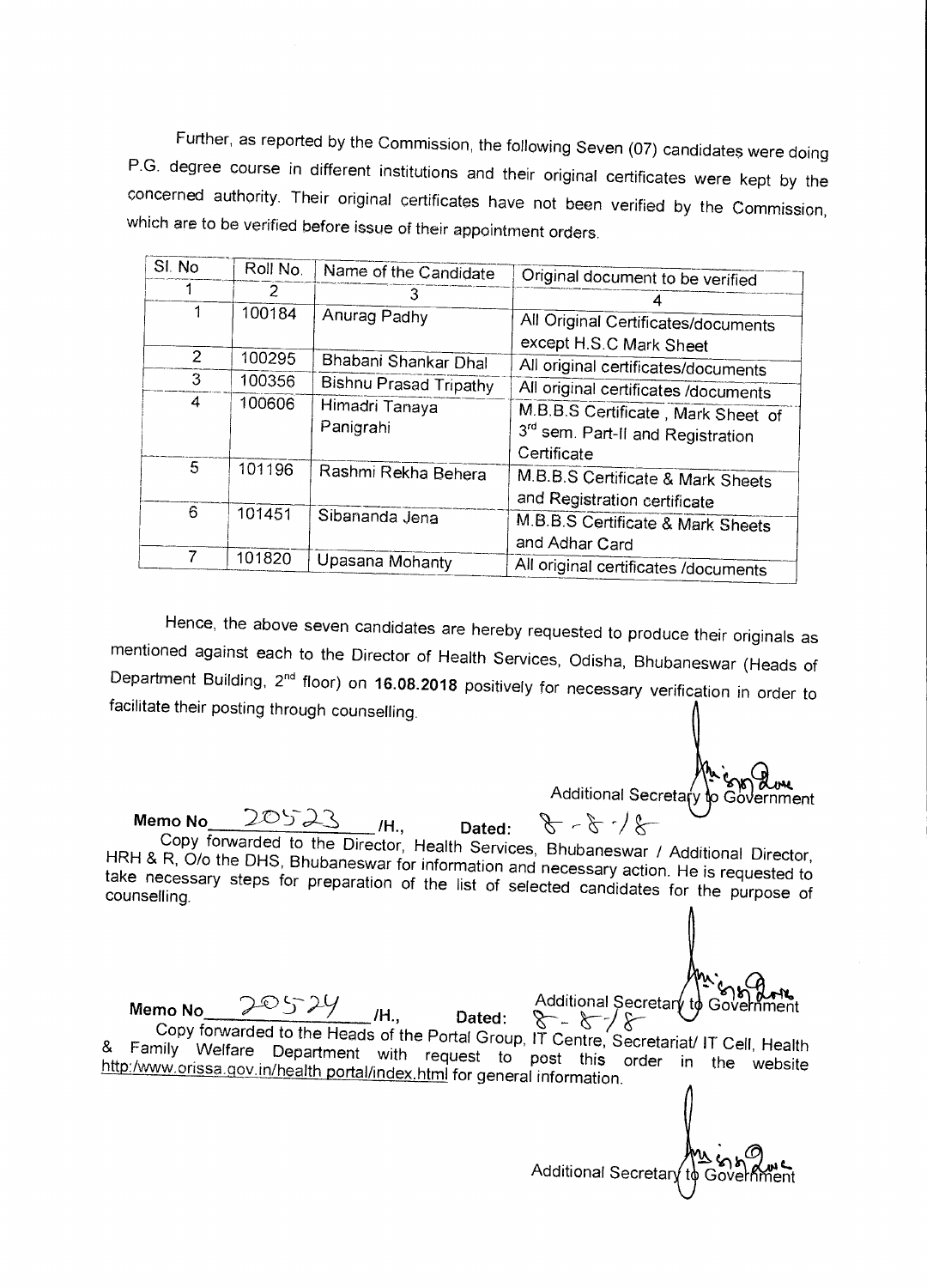

(Junior Branch) of the Odisha Medical & Health Services cadre under Health & Family Welfare Department, pursuant to Advertisement No. 12 of 2017-18.

Ref:

Health & Family Welfare Department Letter No. 24816/H. & F.W., dt.03.10.2017, No. 26067/H. & F.W., dt. 21.10.2017 & No. 29768/H. & F.W., dt. 24.11.2017

Sir:

In inviting a reference to the letters on the subject cited above, I am directed to say that, as per the provisions made under advertisement, the Commission conducted the written examination on 22.04.2018 in respect of 1790 (561-w)  $[UR - 1408 (470-w)]$ SEBC - 208 (29-w), SC - 94(32-w) & ST-80 (30-w) ] applicants (including one candidate allowed by the Hon'ble OAT) against 2173 (652-w) [UR  $-$  1062 (319-w), SC- 445 (133-w) & ST — 666 (200-w)] vacancies for recruitment to the post of Medical Officer (Assistant Surgeon) in Group – A (Junior Branch) of the Odisha Medical & Health Services cadre under Health & Family Welfare Department, pursuant to Advertisement No. 12 of 2017-18. Out of them, 1636  $(500-w)$  [UR – 1276 (415-w), SEBC- 199 (28-w), SC- 85 (30-w) & ST – 76 (27-w)] candidates had appeared at the written examination. 610 (189-w) [UR  $-462$  (149-w), SEBC- 66 (06-w), SC- 51 (21-w) & ST – 31 (13-w)] candidates have been qualified in the written examination and called for verification of original certificates / documents which was held at the Office of the Commission from 30.05.2018 to 06.06.2018. Out of the qualified candidates, 484 (134-w)  $[UR - 369 (105-w), SEBC-61 (04-w), SC-36 (17-w) & ST-18 (08-w)]$  candidates attended at the verification process. Application of 01 (UR) candidate was rejected by the Commission on the ground of no required qualification.

*4:1* P.T.O.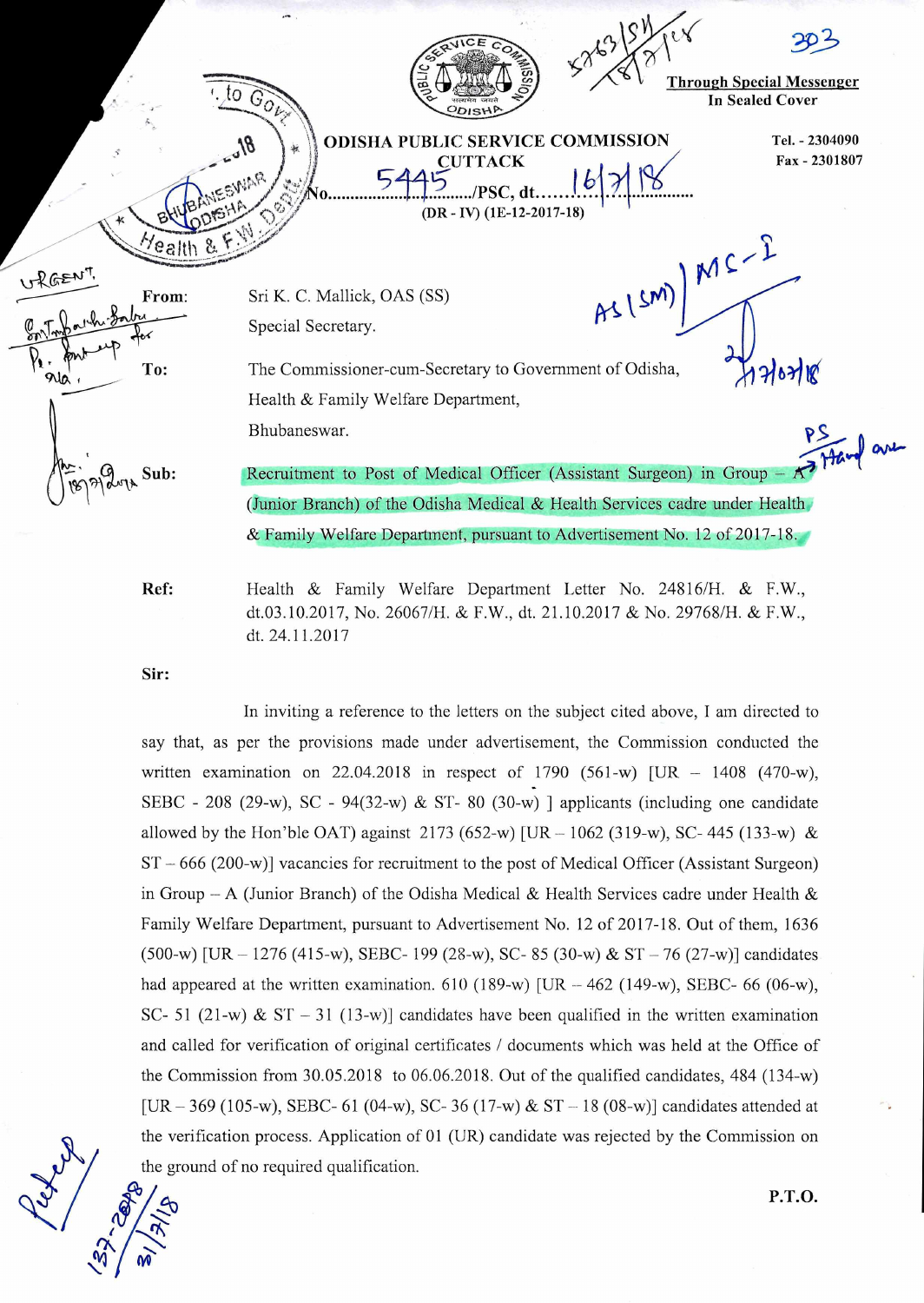The Commission have recommended 483 (134-w) [(UR — 447 (122-w), SC- 22 (06-w)  $& S<sub>T</sub> - 14 (06-w)$ ] candidates for appointment to the said post (List enclosed)

2. Seven (07) candidates were doing P.G. degree course in different institutions and their original certificates were kept by the concerned authority.

In view of this, their original certificates were not verified in this level which may kindly be verified by the Department before issue of the appointment order.

|                | Sl. No. Roll No. | Name of the candidate         | Original document to be verified                         |
|----------------|------------------|-------------------------------|----------------------------------------------------------|
|                | 2                |                               |                                                          |
|                | 100184           | Anurag Padhy                  | All original certificates/ documents except              |
|                |                  |                               | H.S.C. mark sheet.                                       |
| $\mathfrak{D}$ | 100295           | Bhabani Shankar Dhal          | All original certificates/documents                      |
| 3              | 100356           | <b>Bishnu Prasad Tripathy</b> | All original certificates/documents                      |
| 4              | 100606           | Himadri Tanaya Panigrahi      | M.B.B.S. Certificate, Mark sheet of 3 <sup>rd</sup> Sem. |
|                |                  |                               | Part - II and Registration certificate                   |
| $\varsigma$    | 101196           | Rashmi Rekha Behera           | M.B.B.S. Certificate & Mark sheets and                   |
|                |                  |                               | Registration certificate                                 |
| 6              | 101451           | Sibananda Jena                | M.B.B.S. Certificate & Mark sheets and Adhar             |
|                |                  |                               | Card                                                     |
| 7              | 101820           | Upasana Mohanty               | All original certificates/documents                      |

3. Fifteen (15) candidates bearing following Roll Nos. have not passed Odia up to M.E. School Standard. As per the Rule 7(v) of Odisha Medical & Health Services (Method of Recruitment and Conditions of Service) Rules, 2017, they shall be allowed to pass the said examination conducted by Board of Secondary Education, Odisha within 02 (Two) years of joining in the service failing which no further increment shall be sanctioned and no promotion to the rank of  $Group - A$  (Senior Branch) will be made.

#### Roll Nos.

100047, 100169, 100181, 100266, 100286, 100288, 101042, 101323, 101390, 101470, 101518, 101522, 101534, 101761 & 101767 = 15 Candidates

4. No other eligible Scheduled Caste, Scheduled Tribe & Person with Disabilities candidates and No Sports Person candidates were available for recommendation against the vacancies reserved for them.

5. The original applications along with copies of certificates / documents & Attestation Forms in respect of the above 483 (Four hundred eighty three) candidates are sent herewith for necessary action.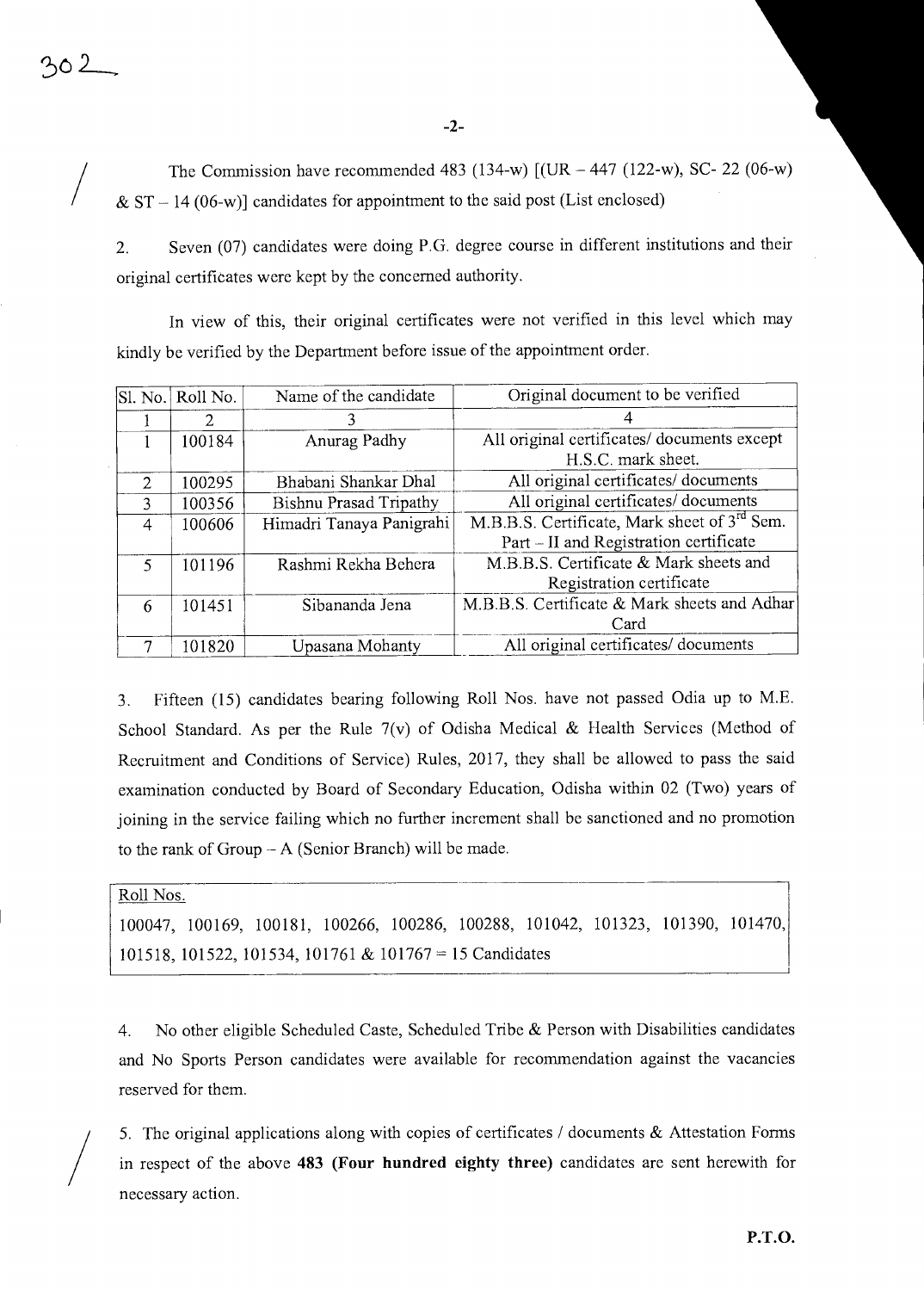The receipt of this letter along with its enclosures may kindly be acknowledged.



 $\infty$ 

Memo No 5446 /PSC, dt  $16718$ 

 $\overline{1}$ 

Copy forwarded to the O.S.D. to Chairman for kind information of the Hon'ble Chairman.

 $\frac{12}{3}$  Special Secretary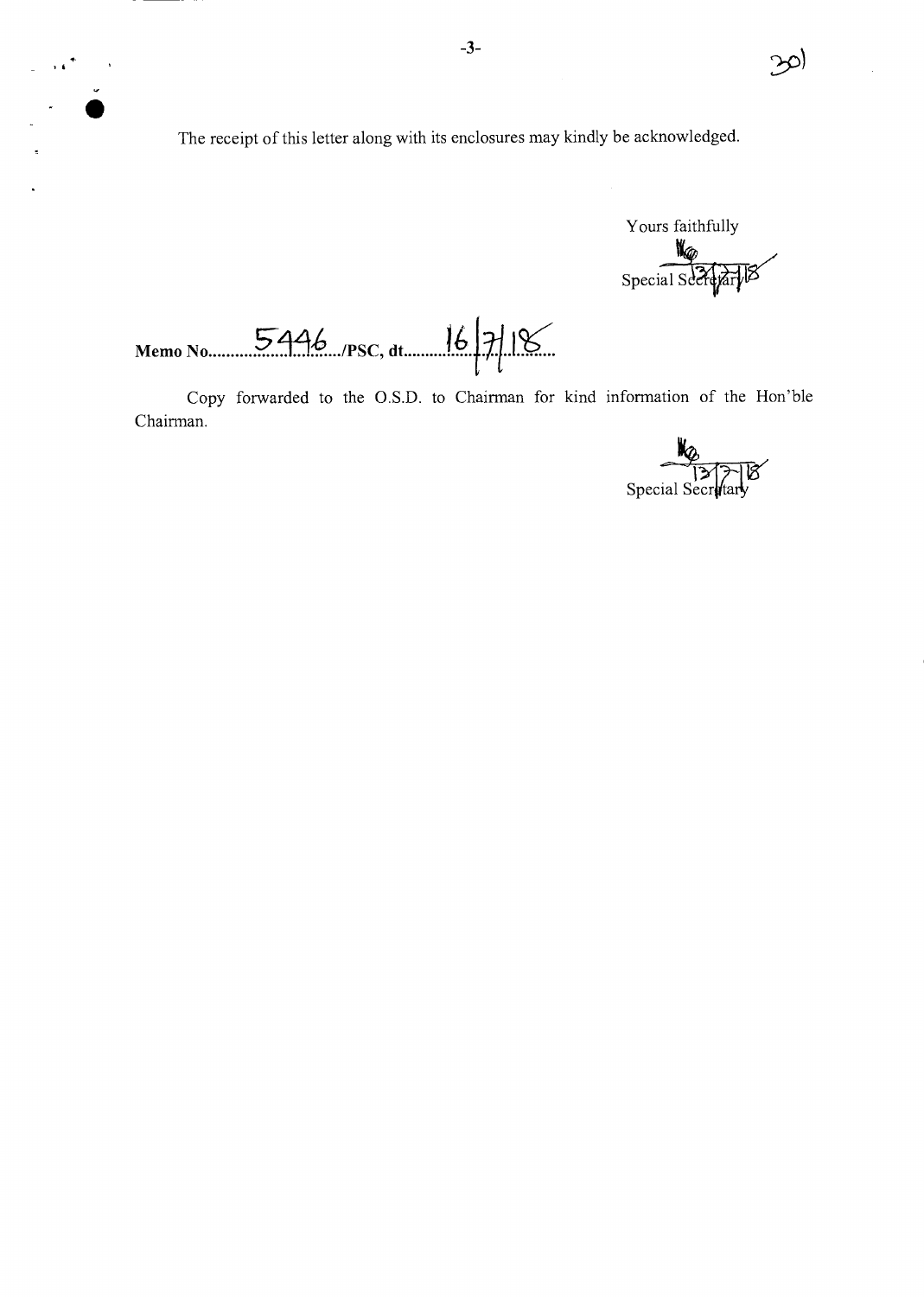$\mathbb{F}_f^{\prime}$ 

## LE RUITMENT TO THE POST OF ASSISTANT SURGEON, PURSUANT TO ADVT. NO. 12 OF 2017-18

FINAL SELECT LIST

| 1<br>101166 RAM GOPAL PANIGRAHI<br>UR.<br>M<br>2<br>100167 ANSHUMAN BISWAL<br><b>UR</b><br>M<br>3<br>101032 PRATEEK MAHARANA<br><b>SEBC</b><br>M<br>4<br>100172 ANSHUMAN TRIPATHY<br><b>UR</b><br>M<br>5<br>101099 PRIYARANJAN ACHARYA<br>UR<br>M<br>6<br>101436 SHOBHANA PRADHAN<br>UR<br>F<br>7<br>100534 DINESH RANJAN PANDA<br>UR<br>M<br>8<br>101587 SRIMANTA SUNDAR PADHI<br>UR.<br>M<br>9<br>101442 SHRUTI RATH<br><b>UR</b><br>F<br>$10^{\circ}$<br>100356 BISHNU PRASAD TRIPATHY<br>UR<br>M<br>11<br>100785   MADHUSMITA SAHOO<br><b>UR</b><br>$\mathsf{F}$<br>12<br>101583 SRADHA SUMAN SAHU<br>UR<br>F<br>13 <sup>1</sup><br>100594 GYANARANJAN PARIDA<br><b>UR</b><br>M<br>14 <sub>1</sub><br>100770 LUCKYNA SAHOO<br>UR.<br>F<br>15   100832   MD HAMIDUR RAHAMAN NOOR<br>UR.<br>M<br>16   101758 SWATI SARANGI<br>UR.<br>F<br>17   101569 SOUMYASHREE BAHALIA<br>UR<br>F<br>18   100222   ASHISH KUMAR MISHRA<br>UR.<br>M<br>19   100295   BHABANI SANKAR DHAL<br>UR<br>M<br>20 l<br>100383 BISWESWAR ROUT<br>UR.<br>M<br>21<br>101340 SANTWANA SAGNIKA PRADHAN<br>UR.<br>F<br>22<br>100728 KRISHNA DASH<br>UR.<br>F<br>23<br>101137 RAJESH KUMAR MEHER<br>SEBC<br>M<br>24<br>100175 ANSUMAN MISHRA<br><b>UR</b><br>M<br>$25 -$<br>101440 SHRESTHA MISHRA<br><b>UR</b><br>$\mathsf{F}$<br>26 <br>100584 GOUTAM KUMAR PARAMANIK<br>UR<br>M<br>27   101776   T SACHIDANANDA SUBUDHI<br>UR<br>M<br>28   101620 SUBHASHREE NAYAK<br>UR<br>F<br>29<br>101684 SUNAYANI BEHERA<br><b>SC</b><br>F<br>30<br>101668 SULAGNA NEGI<br><b>UR</b><br>F<br>31<br>100438 DEBABRATA MISHRA<br>UR<br>M<br>32<br>101466 SIDDHARTHA SHANKAR PATI<br>UR<br>M<br>33<br>100226 ASHISH KUMAR SAHOO<br>UR<br>M<br>34<br>100016 ABHILASH PANDA<br>UR<br>M<br>35<br>100680 JYOTI PRAKASH RAM<br>UR.<br>M<br>36<br>100610 HIMANSU PARIDA<br>UR.<br>M<br>37<br>101446 SHUBHRA PALO<br><b>UR</b><br>F<br>38<br>100392 CHANDAN KUMAR JENA<br>UR<br>M<br>39<br>100819 MANISHA PATRO<br>UR.<br>F.<br>40<br>100384 BISWOJIT BEHERA<br>UR<br>M<br>41<br>100352 BIRAJA PRASAD BEURA<br>UR<br>M<br>42<br>101187 RASHMI RANJAN BEURA<br><b>UR</b><br>M<br>43<br>100702 KAMALAKHYA SAMANTARAYA .<br>UR<br>M<br>44<br>100345 BINAYA KUMAR MUDULI<br>UR<br>M<br>45   100658   JEEBANJYOTI MISHRA<br><b>UR</b><br>M<br>46   101616 SUBHASHREE BARIK<br><b>SEBC</b><br>F<br>47  <br>100707 KANHU CHARAN NAYAK<br><b>UR</b><br>M | SL.<br>NO. | ROLL<br>NO. | NAME OF THE CANDIDATE          | CATEGORY   SEX   PH_CLS  <br>TO WHICH<br><b>BELONGS</b> |  | PH<br>CAT | EX  <br>SM | INSER SP | <b>SELECTED</b><br><b>UNDER</b><br><b>CATEGORY</b> |
|----------------------------------------------------------------------------------------------------------------------------------------------------------------------------------------------------------------------------------------------------------------------------------------------------------------------------------------------------------------------------------------------------------------------------------------------------------------------------------------------------------------------------------------------------------------------------------------------------------------------------------------------------------------------------------------------------------------------------------------------------------------------------------------------------------------------------------------------------------------------------------------------------------------------------------------------------------------------------------------------------------------------------------------------------------------------------------------------------------------------------------------------------------------------------------------------------------------------------------------------------------------------------------------------------------------------------------------------------------------------------------------------------------------------------------------------------------------------------------------------------------------------------------------------------------------------------------------------------------------------------------------------------------------------------------------------------------------------------------------------------------------------------------------------------------------------------------------------------------------------------------------------------------------------------------------------------------------------------------------------------------------------------------------------------------------------------------------------------------------------------------------------------------------------------------------------------------------------------------------------------------------------------------------------------------------------------------------------------------------------------------------------------|------------|-------------|--------------------------------|---------------------------------------------------------|--|-----------|------------|----------|----------------------------------------------------|
|                                                                                                                                                                                                                                                                                                                                                                                                                                                                                                                                                                                                                                                                                                                                                                                                                                                                                                                                                                                                                                                                                                                                                                                                                                                                                                                                                                                                                                                                                                                                                                                                                                                                                                                                                                                                                                                                                                                                                                                                                                                                                                                                                                                                                                                                                                                                                                                                    |            |             |                                |                                                         |  |           |            |          | <b>UR</b>                                          |
|                                                                                                                                                                                                                                                                                                                                                                                                                                                                                                                                                                                                                                                                                                                                                                                                                                                                                                                                                                                                                                                                                                                                                                                                                                                                                                                                                                                                                                                                                                                                                                                                                                                                                                                                                                                                                                                                                                                                                                                                                                                                                                                                                                                                                                                                                                                                                                                                    |            |             |                                |                                                         |  |           |            |          | <b>UR</b>                                          |
|                                                                                                                                                                                                                                                                                                                                                                                                                                                                                                                                                                                                                                                                                                                                                                                                                                                                                                                                                                                                                                                                                                                                                                                                                                                                                                                                                                                                                                                                                                                                                                                                                                                                                                                                                                                                                                                                                                                                                                                                                                                                                                                                                                                                                                                                                                                                                                                                    |            |             |                                |                                                         |  |           |            |          | UR                                                 |
|                                                                                                                                                                                                                                                                                                                                                                                                                                                                                                                                                                                                                                                                                                                                                                                                                                                                                                                                                                                                                                                                                                                                                                                                                                                                                                                                                                                                                                                                                                                                                                                                                                                                                                                                                                                                                                                                                                                                                                                                                                                                                                                                                                                                                                                                                                                                                                                                    |            |             |                                |                                                         |  |           |            |          | UR.                                                |
|                                                                                                                                                                                                                                                                                                                                                                                                                                                                                                                                                                                                                                                                                                                                                                                                                                                                                                                                                                                                                                                                                                                                                                                                                                                                                                                                                                                                                                                                                                                                                                                                                                                                                                                                                                                                                                                                                                                                                                                                                                                                                                                                                                                                                                                                                                                                                                                                    |            |             |                                |                                                         |  |           |            |          | UR                                                 |
|                                                                                                                                                                                                                                                                                                                                                                                                                                                                                                                                                                                                                                                                                                                                                                                                                                                                                                                                                                                                                                                                                                                                                                                                                                                                                                                                                                                                                                                                                                                                                                                                                                                                                                                                                                                                                                                                                                                                                                                                                                                                                                                                                                                                                                                                                                                                                                                                    |            |             |                                |                                                         |  |           |            |          | UR                                                 |
|                                                                                                                                                                                                                                                                                                                                                                                                                                                                                                                                                                                                                                                                                                                                                                                                                                                                                                                                                                                                                                                                                                                                                                                                                                                                                                                                                                                                                                                                                                                                                                                                                                                                                                                                                                                                                                                                                                                                                                                                                                                                                                                                                                                                                                                                                                                                                                                                    |            |             |                                |                                                         |  |           |            |          | UR.                                                |
|                                                                                                                                                                                                                                                                                                                                                                                                                                                                                                                                                                                                                                                                                                                                                                                                                                                                                                                                                                                                                                                                                                                                                                                                                                                                                                                                                                                                                                                                                                                                                                                                                                                                                                                                                                                                                                                                                                                                                                                                                                                                                                                                                                                                                                                                                                                                                                                                    |            |             |                                |                                                         |  |           |            |          |                                                    |
|                                                                                                                                                                                                                                                                                                                                                                                                                                                                                                                                                                                                                                                                                                                                                                                                                                                                                                                                                                                                                                                                                                                                                                                                                                                                                                                                                                                                                                                                                                                                                                                                                                                                                                                                                                                                                                                                                                                                                                                                                                                                                                                                                                                                                                                                                                                                                                                                    |            |             |                                |                                                         |  |           |            |          | IJR                                                |
|                                                                                                                                                                                                                                                                                                                                                                                                                                                                                                                                                                                                                                                                                                                                                                                                                                                                                                                                                                                                                                                                                                                                                                                                                                                                                                                                                                                                                                                                                                                                                                                                                                                                                                                                                                                                                                                                                                                                                                                                                                                                                                                                                                                                                                                                                                                                                                                                    |            |             |                                |                                                         |  |           |            |          | UR                                                 |
|                                                                                                                                                                                                                                                                                                                                                                                                                                                                                                                                                                                                                                                                                                                                                                                                                                                                                                                                                                                                                                                                                                                                                                                                                                                                                                                                                                                                                                                                                                                                                                                                                                                                                                                                                                                                                                                                                                                                                                                                                                                                                                                                                                                                                                                                                                                                                                                                    |            |             |                                |                                                         |  |           |            |          | <b>UR</b>                                          |
|                                                                                                                                                                                                                                                                                                                                                                                                                                                                                                                                                                                                                                                                                                                                                                                                                                                                                                                                                                                                                                                                                                                                                                                                                                                                                                                                                                                                                                                                                                                                                                                                                                                                                                                                                                                                                                                                                                                                                                                                                                                                                                                                                                                                                                                                                                                                                                                                    |            |             |                                |                                                         |  |           |            |          | <b>UR</b>                                          |
|                                                                                                                                                                                                                                                                                                                                                                                                                                                                                                                                                                                                                                                                                                                                                                                                                                                                                                                                                                                                                                                                                                                                                                                                                                                                                                                                                                                                                                                                                                                                                                                                                                                                                                                                                                                                                                                                                                                                                                                                                                                                                                                                                                                                                                                                                                                                                                                                    |            |             |                                |                                                         |  |           |            |          | UR                                                 |
|                                                                                                                                                                                                                                                                                                                                                                                                                                                                                                                                                                                                                                                                                                                                                                                                                                                                                                                                                                                                                                                                                                                                                                                                                                                                                                                                                                                                                                                                                                                                                                                                                                                                                                                                                                                                                                                                                                                                                                                                                                                                                                                                                                                                                                                                                                                                                                                                    |            |             |                                |                                                         |  |           |            |          | <b>UR</b>                                          |
|                                                                                                                                                                                                                                                                                                                                                                                                                                                                                                                                                                                                                                                                                                                                                                                                                                                                                                                                                                                                                                                                                                                                                                                                                                                                                                                                                                                                                                                                                                                                                                                                                                                                                                                                                                                                                                                                                                                                                                                                                                                                                                                                                                                                                                                                                                                                                                                                    |            |             |                                |                                                         |  |           |            |          | <b>UR</b>                                          |
|                                                                                                                                                                                                                                                                                                                                                                                                                                                                                                                                                                                                                                                                                                                                                                                                                                                                                                                                                                                                                                                                                                                                                                                                                                                                                                                                                                                                                                                                                                                                                                                                                                                                                                                                                                                                                                                                                                                                                                                                                                                                                                                                                                                                                                                                                                                                                                                                    |            |             |                                |                                                         |  |           |            |          | UR                                                 |
|                                                                                                                                                                                                                                                                                                                                                                                                                                                                                                                                                                                                                                                                                                                                                                                                                                                                                                                                                                                                                                                                                                                                                                                                                                                                                                                                                                                                                                                                                                                                                                                                                                                                                                                                                                                                                                                                                                                                                                                                                                                                                                                                                                                                                                                                                                                                                                                                    |            |             |                                |                                                         |  |           |            |          | UR                                                 |
|                                                                                                                                                                                                                                                                                                                                                                                                                                                                                                                                                                                                                                                                                                                                                                                                                                                                                                                                                                                                                                                                                                                                                                                                                                                                                                                                                                                                                                                                                                                                                                                                                                                                                                                                                                                                                                                                                                                                                                                                                                                                                                                                                                                                                                                                                                                                                                                                    |            |             |                                |                                                         |  |           |            |          | UR                                                 |
|                                                                                                                                                                                                                                                                                                                                                                                                                                                                                                                                                                                                                                                                                                                                                                                                                                                                                                                                                                                                                                                                                                                                                                                                                                                                                                                                                                                                                                                                                                                                                                                                                                                                                                                                                                                                                                                                                                                                                                                                                                                                                                                                                                                                                                                                                                                                                                                                    |            |             |                                |                                                         |  |           |            |          | UR                                                 |
|                                                                                                                                                                                                                                                                                                                                                                                                                                                                                                                                                                                                                                                                                                                                                                                                                                                                                                                                                                                                                                                                                                                                                                                                                                                                                                                                                                                                                                                                                                                                                                                                                                                                                                                                                                                                                                                                                                                                                                                                                                                                                                                                                                                                                                                                                                                                                                                                    |            |             |                                |                                                         |  |           |            |          | UR.                                                |
|                                                                                                                                                                                                                                                                                                                                                                                                                                                                                                                                                                                                                                                                                                                                                                                                                                                                                                                                                                                                                                                                                                                                                                                                                                                                                                                                                                                                                                                                                                                                                                                                                                                                                                                                                                                                                                                                                                                                                                                                                                                                                                                                                                                                                                                                                                                                                                                                    |            |             |                                |                                                         |  |           |            |          | UR                                                 |
|                                                                                                                                                                                                                                                                                                                                                                                                                                                                                                                                                                                                                                                                                                                                                                                                                                                                                                                                                                                                                                                                                                                                                                                                                                                                                                                                                                                                                                                                                                                                                                                                                                                                                                                                                                                                                                                                                                                                                                                                                                                                                                                                                                                                                                                                                                                                                                                                    |            |             |                                |                                                         |  |           |            |          | UR                                                 |
|                                                                                                                                                                                                                                                                                                                                                                                                                                                                                                                                                                                                                                                                                                                                                                                                                                                                                                                                                                                                                                                                                                                                                                                                                                                                                                                                                                                                                                                                                                                                                                                                                                                                                                                                                                                                                                                                                                                                                                                                                                                                                                                                                                                                                                                                                                                                                                                                    |            |             |                                |                                                         |  |           |            |          | <b>UR</b>                                          |
|                                                                                                                                                                                                                                                                                                                                                                                                                                                                                                                                                                                                                                                                                                                                                                                                                                                                                                                                                                                                                                                                                                                                                                                                                                                                                                                                                                                                                                                                                                                                                                                                                                                                                                                                                                                                                                                                                                                                                                                                                                                                                                                                                                                                                                                                                                                                                                                                    |            |             |                                |                                                         |  |           |            |          | UR                                                 |
|                                                                                                                                                                                                                                                                                                                                                                                                                                                                                                                                                                                                                                                                                                                                                                                                                                                                                                                                                                                                                                                                                                                                                                                                                                                                                                                                                                                                                                                                                                                                                                                                                                                                                                                                                                                                                                                                                                                                                                                                                                                                                                                                                                                                                                                                                                                                                                                                    |            |             |                                |                                                         |  |           |            |          | UR                                                 |
|                                                                                                                                                                                                                                                                                                                                                                                                                                                                                                                                                                                                                                                                                                                                                                                                                                                                                                                                                                                                                                                                                                                                                                                                                                                                                                                                                                                                                                                                                                                                                                                                                                                                                                                                                                                                                                                                                                                                                                                                                                                                                                                                                                                                                                                                                                                                                                                                    |            |             |                                |                                                         |  |           |            |          | UR                                                 |
|                                                                                                                                                                                                                                                                                                                                                                                                                                                                                                                                                                                                                                                                                                                                                                                                                                                                                                                                                                                                                                                                                                                                                                                                                                                                                                                                                                                                                                                                                                                                                                                                                                                                                                                                                                                                                                                                                                                                                                                                                                                                                                                                                                                                                                                                                                                                                                                                    |            |             |                                |                                                         |  |           |            |          | UR                                                 |
|                                                                                                                                                                                                                                                                                                                                                                                                                                                                                                                                                                                                                                                                                                                                                                                                                                                                                                                                                                                                                                                                                                                                                                                                                                                                                                                                                                                                                                                                                                                                                                                                                                                                                                                                                                                                                                                                                                                                                                                                                                                                                                                                                                                                                                                                                                                                                                                                    |            |             |                                |                                                         |  |           |            |          | UR                                                 |
|                                                                                                                                                                                                                                                                                                                                                                                                                                                                                                                                                                                                                                                                                                                                                                                                                                                                                                                                                                                                                                                                                                                                                                                                                                                                                                                                                                                                                                                                                                                                                                                                                                                                                                                                                                                                                                                                                                                                                                                                                                                                                                                                                                                                                                                                                                                                                                                                    |            |             |                                |                                                         |  |           |            |          | UR.                                                |
|                                                                                                                                                                                                                                                                                                                                                                                                                                                                                                                                                                                                                                                                                                                                                                                                                                                                                                                                                                                                                                                                                                                                                                                                                                                                                                                                                                                                                                                                                                                                                                                                                                                                                                                                                                                                                                                                                                                                                                                                                                                                                                                                                                                                                                                                                                                                                                                                    |            |             |                                |                                                         |  |           |            |          | <b>UR</b>                                          |
|                                                                                                                                                                                                                                                                                                                                                                                                                                                                                                                                                                                                                                                                                                                                                                                                                                                                                                                                                                                                                                                                                                                                                                                                                                                                                                                                                                                                                                                                                                                                                                                                                                                                                                                                                                                                                                                                                                                                                                                                                                                                                                                                                                                                                                                                                                                                                                                                    |            |             |                                |                                                         |  |           |            |          | UR                                                 |
|                                                                                                                                                                                                                                                                                                                                                                                                                                                                                                                                                                                                                                                                                                                                                                                                                                                                                                                                                                                                                                                                                                                                                                                                                                                                                                                                                                                                                                                                                                                                                                                                                                                                                                                                                                                                                                                                                                                                                                                                                                                                                                                                                                                                                                                                                                                                                                                                    |            |             |                                |                                                         |  |           |            |          | <b>UR</b>                                          |
|                                                                                                                                                                                                                                                                                                                                                                                                                                                                                                                                                                                                                                                                                                                                                                                                                                                                                                                                                                                                                                                                                                                                                                                                                                                                                                                                                                                                                                                                                                                                                                                                                                                                                                                                                                                                                                                                                                                                                                                                                                                                                                                                                                                                                                                                                                                                                                                                    |            |             |                                |                                                         |  |           |            |          | UR.                                                |
|                                                                                                                                                                                                                                                                                                                                                                                                                                                                                                                                                                                                                                                                                                                                                                                                                                                                                                                                                                                                                                                                                                                                                                                                                                                                                                                                                                                                                                                                                                                                                                                                                                                                                                                                                                                                                                                                                                                                                                                                                                                                                                                                                                                                                                                                                                                                                                                                    |            |             |                                |                                                         |  |           |            |          | UR                                                 |
|                                                                                                                                                                                                                                                                                                                                                                                                                                                                                                                                                                                                                                                                                                                                                                                                                                                                                                                                                                                                                                                                                                                                                                                                                                                                                                                                                                                                                                                                                                                                                                                                                                                                                                                                                                                                                                                                                                                                                                                                                                                                                                                                                                                                                                                                                                                                                                                                    |            |             |                                |                                                         |  |           |            |          | iJR.                                               |
|                                                                                                                                                                                                                                                                                                                                                                                                                                                                                                                                                                                                                                                                                                                                                                                                                                                                                                                                                                                                                                                                                                                                                                                                                                                                                                                                                                                                                                                                                                                                                                                                                                                                                                                                                                                                                                                                                                                                                                                                                                                                                                                                                                                                                                                                                                                                                                                                    |            |             |                                |                                                         |  |           |            |          | . તું રે                                           |
|                                                                                                                                                                                                                                                                                                                                                                                                                                                                                                                                                                                                                                                                                                                                                                                                                                                                                                                                                                                                                                                                                                                                                                                                                                                                                                                                                                                                                                                                                                                                                                                                                                                                                                                                                                                                                                                                                                                                                                                                                                                                                                                                                                                                                                                                                                                                                                                                    |            |             |                                |                                                         |  |           |            |          | UR                                                 |
|                                                                                                                                                                                                                                                                                                                                                                                                                                                                                                                                                                                                                                                                                                                                                                                                                                                                                                                                                                                                                                                                                                                                                                                                                                                                                                                                                                                                                                                                                                                                                                                                                                                                                                                                                                                                                                                                                                                                                                                                                                                                                                                                                                                                                                                                                                                                                                                                    |            |             |                                |                                                         |  |           |            |          | UR.                                                |
|                                                                                                                                                                                                                                                                                                                                                                                                                                                                                                                                                                                                                                                                                                                                                                                                                                                                                                                                                                                                                                                                                                                                                                                                                                                                                                                                                                                                                                                                                                                                                                                                                                                                                                                                                                                                                                                                                                                                                                                                                                                                                                                                                                                                                                                                                                                                                                                                    |            |             |                                |                                                         |  |           |            |          | UR                                                 |
|                                                                                                                                                                                                                                                                                                                                                                                                                                                                                                                                                                                                                                                                                                                                                                                                                                                                                                                                                                                                                                                                                                                                                                                                                                                                                                                                                                                                                                                                                                                                                                                                                                                                                                                                                                                                                                                                                                                                                                                                                                                                                                                                                                                                                                                                                                                                                                                                    |            |             |                                |                                                         |  |           |            |          | <b>UR</b>                                          |
|                                                                                                                                                                                                                                                                                                                                                                                                                                                                                                                                                                                                                                                                                                                                                                                                                                                                                                                                                                                                                                                                                                                                                                                                                                                                                                                                                                                                                                                                                                                                                                                                                                                                                                                                                                                                                                                                                                                                                                                                                                                                                                                                                                                                                                                                                                                                                                                                    |            |             |                                |                                                         |  |           |            |          | UR                                                 |
|                                                                                                                                                                                                                                                                                                                                                                                                                                                                                                                                                                                                                                                                                                                                                                                                                                                                                                                                                                                                                                                                                                                                                                                                                                                                                                                                                                                                                                                                                                                                                                                                                                                                                                                                                                                                                                                                                                                                                                                                                                                                                                                                                                                                                                                                                                                                                                                                    |            |             |                                |                                                         |  |           |            |          | UR.                                                |
|                                                                                                                                                                                                                                                                                                                                                                                                                                                                                                                                                                                                                                                                                                                                                                                                                                                                                                                                                                                                                                                                                                                                                                                                                                                                                                                                                                                                                                                                                                                                                                                                                                                                                                                                                                                                                                                                                                                                                                                                                                                                                                                                                                                                                                                                                                                                                                                                    |            |             |                                |                                                         |  |           |            |          | UR                                                 |
|                                                                                                                                                                                                                                                                                                                                                                                                                                                                                                                                                                                                                                                                                                                                                                                                                                                                                                                                                                                                                                                                                                                                                                                                                                                                                                                                                                                                                                                                                                                                                                                                                                                                                                                                                                                                                                                                                                                                                                                                                                                                                                                                                                                                                                                                                                                                                                                                    |            |             |                                |                                                         |  |           |            |          | UR.                                                |
|                                                                                                                                                                                                                                                                                                                                                                                                                                                                                                                                                                                                                                                                                                                                                                                                                                                                                                                                                                                                                                                                                                                                                                                                                                                                                                                                                                                                                                                                                                                                                                                                                                                                                                                                                                                                                                                                                                                                                                                                                                                                                                                                                                                                                                                                                                                                                                                                    |            |             |                                |                                                         |  |           |            |          | <b>UR</b>                                          |
|                                                                                                                                                                                                                                                                                                                                                                                                                                                                                                                                                                                                                                                                                                                                                                                                                                                                                                                                                                                                                                                                                                                                                                                                                                                                                                                                                                                                                                                                                                                                                                                                                                                                                                                                                                                                                                                                                                                                                                                                                                                                                                                                                                                                                                                                                                                                                                                                    |            |             |                                |                                                         |  |           |            |          | UR.                                                |
|                                                                                                                                                                                                                                                                                                                                                                                                                                                                                                                                                                                                                                                                                                                                                                                                                                                                                                                                                                                                                                                                                                                                                                                                                                                                                                                                                                                                                                                                                                                                                                                                                                                                                                                                                                                                                                                                                                                                                                                                                                                                                                                                                                                                                                                                                                                                                                                                    |            |             |                                |                                                         |  |           |            |          | UR                                                 |
| UR<br>M                                                                                                                                                                                                                                                                                                                                                                                                                                                                                                                                                                                                                                                                                                                                                                                                                                                                                                                                                                                                                                                                                                                                                                                                                                                                                                                                                                                                                                                                                                                                                                                                                                                                                                                                                                                                                                                                                                                                                                                                                                                                                                                                                                                                                                                                                                                                                                                            |            |             | 48   101114   PURUSOTTAM SWAIN |                                                         |  |           |            |          | UR.<br>UR.                                         |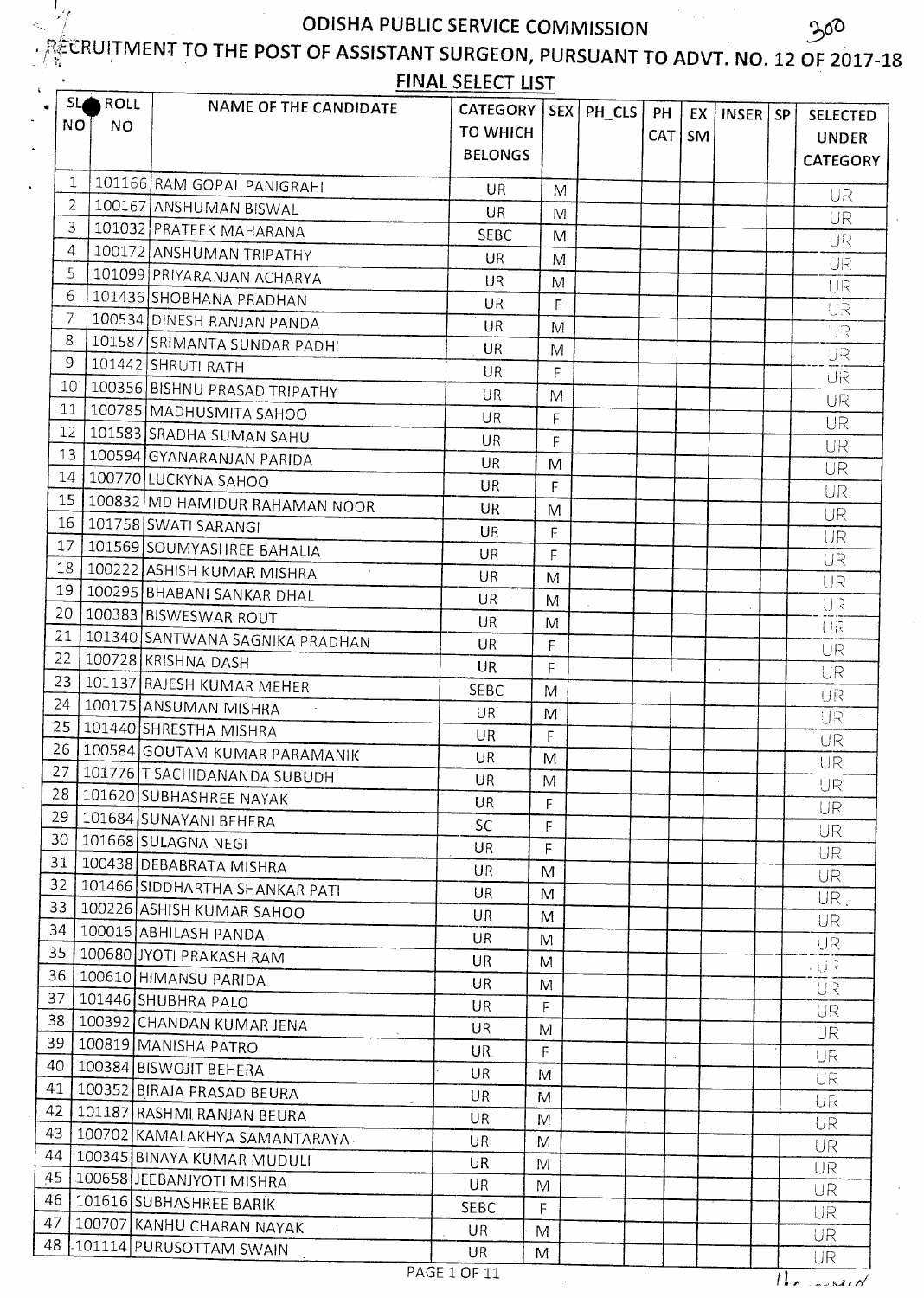$\ddot{y}$ 

فسيمته

# $\frac{1}{2}$ RUITMENT TO THE POST OF ASSISTANT SURGEON, PURSUANT TO ADVT. NO. 12 OF 2017-18

|           | is the<br>FINAL SELECT LIST |                                          |                         |    |   |    |          |              |           |                  |  |
|-----------|-----------------------------|------------------------------------------|-------------------------|----|---|----|----------|--------------|-----------|------------------|--|
| -ŠL       | ROLL                        | NAME OF THE CANDIDATE                    | CATEGORY   SEX   PH_CLS |    |   | PH | EX       | <b>INSER</b> | <b>SP</b> | <b>SELECTED</b>  |  |
| <b>NO</b> | <b>NO</b>                   |                                          | <b>TO WHICH</b>         |    |   |    | CAT   SM |              |           | <b>UNDER</b>     |  |
|           |                             |                                          | <b>BELONGS</b>          |    |   |    |          |              |           | <b>CATEGORY</b>  |  |
| 49        |                             | 101687 SUNIL KUMAR MOHAPATRA             | <b>UR</b>               | M  |   |    |          |              |           | <b>UR</b>        |  |
| 50        |                             | 101039 PRATITEE PANIGRAHI                | UR                      | F. |   |    |          |              |           | UR               |  |
| 51        |                             | 101058 PREETAM GHOSAL                    | UR.                     | M  |   |    |          |              |           | UR               |  |
| 52        |                             | 101761 SWATISMITA SHAW                   | UR                      | F  |   |    |          |              |           | UR               |  |
| 53        |                             | 100691 JYOTIRMAYEE MISHRA                | UR                      | F  |   |    |          |              |           | UR               |  |
| 54        |                             | 100362 BISNU PRASAD MEHER                | <b>UR</b>               | M  |   |    |          |              |           | UR               |  |
| 55        |                             | 101518 SOMALIN SATAPATHY                 | UR                      | F  |   |    |          |              |           | UR               |  |
| 56        |                             | 100158 ANITA SUBUDHI                     | UR                      | Ė  |   |    |          |              |           | UP               |  |
| 57        |                             | 101691 SUNITA DAS                        | <b>UR</b>               | F  |   |    |          |              |           | ींड              |  |
| 58        |                             | 101339 SANTOSHINEE ROUT                  | UR                      | F  |   |    |          |              |           | UR               |  |
| 59        |                             | 100793 MALAYA NANDA                      | UR                      | M  |   |    |          |              |           | UR               |  |
| 60        |                             | 101820 UPASANA MOHANTY                   | UR                      | F  |   |    |          |              |           | UR               |  |
| 61        |                             | 100907 NIRANJAN PADHY                    | UR.                     | M  |   |    |          |              |           | UR               |  |
| 62        |                             | 101554 SOUMYA RANJAN PRADHAN             | <b>SEBC</b>             | M  |   |    |          |              |           | UR               |  |
| 63        |                             | 101249 SABYASACHI BISWAL                 | UR                      | M  |   |    |          |              |           | UR               |  |
| 64        |                             | 101807 TRILOKESH ROUTRAY                 | UR                      | M  |   |    |          |              |           | UR               |  |
| 65        |                             | 100455 DEBASIS GIRI                      | <b>UR</b>               | M  |   |    |          |              |           | UR               |  |
| 66        |                             | 101592 SRUSHTI SAHOO                     | UR                      | F  |   |    |          |              |           | <b>UR</b>        |  |
| 67        |                             | 100093 ALOK NATH SAMAL                   | UR.                     | M  |   |    |          |              |           | UR               |  |
| 68        |                             | 101208 RESHMA BISWAL                     | UR                      | F  |   |    |          |              |           | UR               |  |
| 69        |                             | 100417 CHINMAYEE LENKA<br>$\sim$         | UR                      | F  |   |    |          |              |           | <b>UR</b>        |  |
| 70        |                             | 100850 MONALISA PAL                      | UR                      | F  |   |    |          |              |           | UR               |  |
| 71        |                             | 100530 DILLEEP KUMAR MEHER               | <b>SEBC</b>             | M  |   |    |          |              |           | IJR              |  |
| 72        |                             | 100463 DEBASISH HOTA                     | UR                      | M  |   |    |          |              |           | <b>SIU</b>       |  |
| 73        |                             | 101760 SWATI SUDHA SAHU                  | UR                      | F  |   |    |          |              |           | ∙UR              |  |
| 74        |                             | 100956 PARTHA SARATHI MISHRA             | UR                      | M  |   |    |          |              |           | UR               |  |
| 75        |                             | 100538 DIPTI RANJAN DHAR                 | UR                      | M  |   |    |          |              |           | UR               |  |
|           |                             | 76   101470   SIDHARTH SHANKAR PANIGRAHI | UR                      | M  |   |    |          |              |           | UR               |  |
| 77        |                             | 100516 DHIREJ KUMAR LENKA                | <b>SEBC</b>             | M  |   |    |          |              |           | UR               |  |
| 78        |                             | 100647 JASOBANTA BEHERA                  | UR.                     | M  |   |    |          |              |           | UR.              |  |
| 79        |                             | 101733 SUVAM CHOUDHURY                   | UR                      | M  |   |    |          |              |           | <b>UR</b>        |  |
| 80        |                             | 101255 SACHIDANANDA DAS                  | <b>SEBC</b>             | M  |   |    |          |              |           | UR               |  |
| 81        |                             | 100170 ANSHUMAN MISHRA                   | UR.                     | M  |   |    |          |              |           | <b>UR</b>        |  |
| 82.       |                             | 101767 SWETA MOHANTY                     | <b>UR</b>               | F  |   |    |          |              |           | <b>UR</b>        |  |
| 83        |                             | 101437 SHRADHA PATTNAIK                  | UR                      | F  |   |    |          |              |           | UR.<br><b>UR</b> |  |
| 84        |                             | 101644 SUCHISMITA PATTNAIK               | UR                      | F  |   |    |          |              |           | <b>UR</b>        |  |
| 85        |                             | 100232 ASHOK PAL                         | <b>UR</b>               | M  |   |    |          |              |           | <b>UR</b>        |  |
| 86        |                             | 101297 SAMIT KUMAR BADHAI                | UR                      | M  |   |    |          |              |           | LIR              |  |
| 87        |                             | 101317 SANJAY KUMAR BEHERA               | UR                      | M  |   |    |          |              |           | <b>LR</b>        |  |
| 88        |                             | 101383 SATYA RANJAN ACHARYA              | UR                      | M  |   |    |          |              |           | UR               |  |
| 89        |                             | 100485 DEEPAK KUMAR AGRAWAL              | UR                      | M  |   |    |          |              |           | <b>UR</b>        |  |
| 90        |                             | 100211 ASHA PRAKASH MOHAPATRA            | UR                      | M  |   |    |          |              |           | <b>UR</b>        |  |
| 91        |                             | 100620 IPSITA SAHOO                      | <b>SC</b>               | F  |   |    |          |              |           | UR               |  |
| 92        |                             | 100490 DEEPAK KUMAR MEHER                | <b>SEBC</b>             | M  |   |    |          |              |           | UR.              |  |
| 93        |                             | 101276 SAMAPIKA MAHARANA                 | UR.                     | F  |   |    |          |              |           | <b>UR</b>        |  |
| 94        |                             | 100298 BHABANI SATAPATHY                 | UR.                     | F  |   |    |          |              |           | <b>UR</b>        |  |
| 95        |                             | 100347 BINAYAK PANDA                     | UR                      | M  |   |    |          |              |           | <b>UR</b>        |  |
| 96        |                             | 101705 SURYAKANTA MOHAPATRA              | UR                      |    | M |    |          |              |           |                  |  |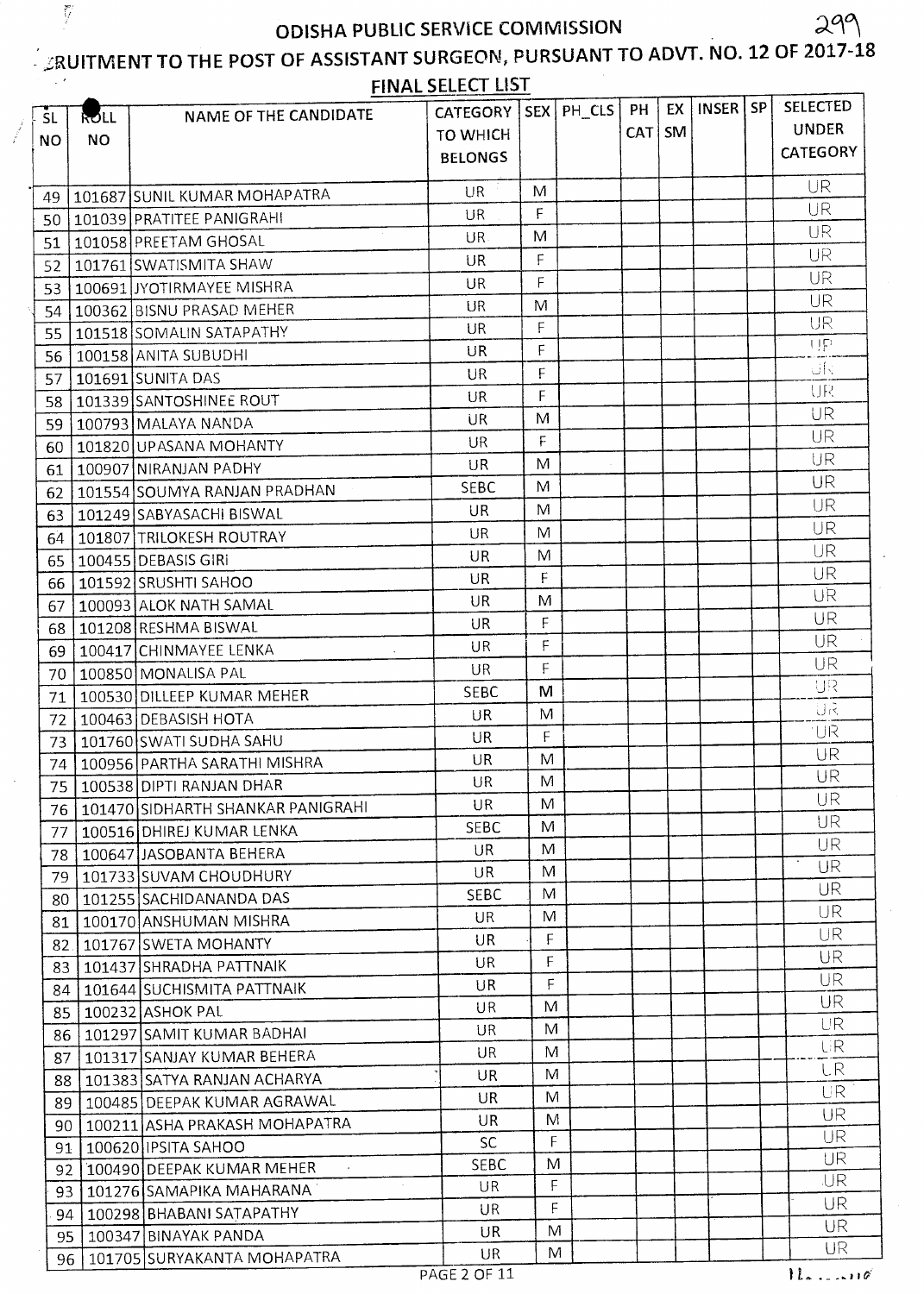$\frac{1}{2}$ 

#### **PRUITMENT TO THE POST OF ASSISTANT SURGEON, PURSUANT TO ADVT. NO. 12 OF 2017-18** FINAL SELECT LIST

| INSER I<br>PH<br>SEX PH CLS<br><b>CATEGORY</b><br>NAME OF THE CANDIDATE<br><b>RULL</b><br><b>UNDER</b><br><b>SM</b><br><b>CAT</b><br><b>TO WHICH</b><br><b>NO</b><br><b>CATEGORY</b><br><b>BELONGS</b><br>UR<br>M<br>$U$ R<br>101712 SUSHANTA SEKHAR PANDA<br>97<br>UR<br>M<br>UR<br>100184 ANURAG PADHY<br>98<br>UR<br>M<br><b>SEBC</b><br>101704 SURYAKANTA BEHERA<br>99<br>UR<br>UR<br>M<br>101130 RAJAT MOHAPATRA<br>100<br>UR<br>M<br>UR<br>101158 RAKESH KUMAR MOHAPATRA<br>101<br>UR<br>M<br>UR<br>100012 ABHUIT DAS<br>102<br>UR<br>F<br>UR<br>103   100276   BAISAKHEE PRIYADARSHINEE SAHOO<br>UR<br>F<br>UR<br>104   101279   SAMARPITA SWAIN<br>UR<br>M<br>UR<br>105   101253   SABYASACHI PATI<br>UR<br>M<br>UR<br>106 100355 BISHNU PRASAD SAHOO<br>UR<br>UR<br>M<br>107 100787 MAHAMMAD FAYAZ<br>IJR<br>UR<br>M<br>108   101614   SUBHAMAYA CHINMAYA SWAIN<br>मार<br>F<br>UR<br>109 101042 PRATYASHA NAYAK<br>UR<br>UR<br>M<br>110 100127 AMMLAN MISHRA<br>UR<br>F<br>UR<br>111 100469 DEBASMITA JENA<br>UR<br>M<br>UR<br>112 101552 SOUMYA RANJAN PAL<br>UR<br>M<br>UR<br>113   101739 SWAGAT RANJAN SAHOO<br>UR<br>M<br><b>SEBC</b><br>114 101638 SUBRAT KUMAR SAHOO<br>UR<br>M<br><b>SEBC</b><br>115 100256 ASUTOSH SWAIN<br>UR<br>SC<br>M<br>116 100511 DHARMARAJ NAG<br>UR<br><b>UR</b><br>M<br>117 100274 BAHAN DAS<br>UR<br>M<br>UR.<br>118 100730 KRUSHNA CHANDRA BAKSHI<br>UR<br>UR<br>M<br>119 100537 DIPTI PRAKASH MOHAPATRA<br>UR<br>M<br>UR<br>120 100080 AKASH DAS MOHAPATRA<br>UR<br>M<br>UR<br>121 101331 SANKET KUMAR MOHANTY<br>UR<br>F<br>UR.<br>122 101230 RUCHIKA SINGH<br>UR<br>M<br>123 100708 KAPILESWAR SWAIN<br>UK<br>UR<br>UR<br>M<br>124   101344   SARADA PRASANNA KHANDUAL<br>UR.<br>M<br>UR<br>125   101542   SOUMYA RANJAN DAS<br><b>UR</b><br>UR<br>M<br>126 100951 PARAMJIT PATRA<br>UR<br><b>SEBC</b><br>M<br>127 100456 DEBASIS JENA<br>UR.<br>M<br>UR.<br>128 100560 GAURAV CHATTERJEE<br>UR.<br><b>SEBC</b><br>M<br>129 100439 DEBABRATA PRUSTY<br><b>UR</b><br>M<br>UR<br>130 100047 ABINASH JOSHI<br><b>UR</b><br>F<br><b>UR</b><br>131   101492 SMARNIKA DASH<br><b>UR</b><br>F.<br>SC.<br>132   100795   MAMTA BEHERA<br><b>UR</b><br>UR.<br>M<br>133 101781 TANMAYA KUMAR LENKA<br>UR<br>M<br>UR<br>134 100841 MIRZA IMTIAJ BAIG<br>UR<br>M<br>UR<br>135 100261 AVIJEET KEDIA<br>UR<br>F<br>UR<br>136 100196 ARPITA DAS<br><b>UR</b><br>Y<br>UR<br>M<br>137 100837 MIHITOSH PANI<br>UR<br>F<br>UR<br>138 100572 GITANJALI SAHOO<br>UR<br>M<br>UR<br>139 101475 SIDHARTHA SANKAR PATI<br><b>UR</b><br>M<br>UR<br>140 100268 AVIRAM PANDA<br><b>UR</b><br><b>UR</b><br>M<br>141 101406 SEKHAR KAR<br><b>UR</b><br>UR<br>M<br>$\boldsymbol{r}$<br>142 101540 SOUMYA RANJAN BEHERA<br>UR<br>$\mathsf F$<br><b>ST</b><br>143 100948 PARAINI MARANDI<br>UR<br>M<br>UR<br>144 100008 ABDUL SAHID KHAN<br>$H_{\alpha}$ $\sim$ $14\%$<br>PAGE 3 OF 11 | $\lambda = 1$ |  | FINAL SELECT LIST |  |    |           |                 |
|-------------------------------------------------------------------------------------------------------------------------------------------------------------------------------------------------------------------------------------------------------------------------------------------------------------------------------------------------------------------------------------------------------------------------------------------------------------------------------------------------------------------------------------------------------------------------------------------------------------------------------------------------------------------------------------------------------------------------------------------------------------------------------------------------------------------------------------------------------------------------------------------------------------------------------------------------------------------------------------------------------------------------------------------------------------------------------------------------------------------------------------------------------------------------------------------------------------------------------------------------------------------------------------------------------------------------------------------------------------------------------------------------------------------------------------------------------------------------------------------------------------------------------------------------------------------------------------------------------------------------------------------------------------------------------------------------------------------------------------------------------------------------------------------------------------------------------------------------------------------------------------------------------------------------------------------------------------------------------------------------------------------------------------------------------------------------------------------------------------------------------------------------------------------------------------------------------------------------------------------------------------------------------------------------------------------------------------------------------------------------------------------------------------------------------------------------------------------------------------------------------------------------------------------------------------------------------------------------------------------------------------------------------------------------------------------------------------------------------------------------------------------------------------------------------------------------------------------------------------------------------------------------------|---------------|--|-------------------|--|----|-----------|-----------------|
|                                                                                                                                                                                                                                                                                                                                                                                                                                                                                                                                                                                                                                                                                                                                                                                                                                                                                                                                                                                                                                                                                                                                                                                                                                                                                                                                                                                                                                                                                                                                                                                                                                                                                                                                                                                                                                                                                                                                                                                                                                                                                                                                                                                                                                                                                                                                                                                                                                                                                                                                                                                                                                                                                                                                                                                                                                                                                                       | -SL           |  |                   |  | EX | <b>SP</b> | <b>SELECTED</b> |
|                                                                                                                                                                                                                                                                                                                                                                                                                                                                                                                                                                                                                                                                                                                                                                                                                                                                                                                                                                                                                                                                                                                                                                                                                                                                                                                                                                                                                                                                                                                                                                                                                                                                                                                                                                                                                                                                                                                                                                                                                                                                                                                                                                                                                                                                                                                                                                                                                                                                                                                                                                                                                                                                                                                                                                                                                                                                                                       | NO.           |  |                   |  |    |           |                 |
|                                                                                                                                                                                                                                                                                                                                                                                                                                                                                                                                                                                                                                                                                                                                                                                                                                                                                                                                                                                                                                                                                                                                                                                                                                                                                                                                                                                                                                                                                                                                                                                                                                                                                                                                                                                                                                                                                                                                                                                                                                                                                                                                                                                                                                                                                                                                                                                                                                                                                                                                                                                                                                                                                                                                                                                                                                                                                                       |               |  |                   |  |    |           |                 |
|                                                                                                                                                                                                                                                                                                                                                                                                                                                                                                                                                                                                                                                                                                                                                                                                                                                                                                                                                                                                                                                                                                                                                                                                                                                                                                                                                                                                                                                                                                                                                                                                                                                                                                                                                                                                                                                                                                                                                                                                                                                                                                                                                                                                                                                                                                                                                                                                                                                                                                                                                                                                                                                                                                                                                                                                                                                                                                       |               |  |                   |  |    |           |                 |
|                                                                                                                                                                                                                                                                                                                                                                                                                                                                                                                                                                                                                                                                                                                                                                                                                                                                                                                                                                                                                                                                                                                                                                                                                                                                                                                                                                                                                                                                                                                                                                                                                                                                                                                                                                                                                                                                                                                                                                                                                                                                                                                                                                                                                                                                                                                                                                                                                                                                                                                                                                                                                                                                                                                                                                                                                                                                                                       |               |  |                   |  |    |           |                 |
|                                                                                                                                                                                                                                                                                                                                                                                                                                                                                                                                                                                                                                                                                                                                                                                                                                                                                                                                                                                                                                                                                                                                                                                                                                                                                                                                                                                                                                                                                                                                                                                                                                                                                                                                                                                                                                                                                                                                                                                                                                                                                                                                                                                                                                                                                                                                                                                                                                                                                                                                                                                                                                                                                                                                                                                                                                                                                                       |               |  |                   |  |    |           |                 |
|                                                                                                                                                                                                                                                                                                                                                                                                                                                                                                                                                                                                                                                                                                                                                                                                                                                                                                                                                                                                                                                                                                                                                                                                                                                                                                                                                                                                                                                                                                                                                                                                                                                                                                                                                                                                                                                                                                                                                                                                                                                                                                                                                                                                                                                                                                                                                                                                                                                                                                                                                                                                                                                                                                                                                                                                                                                                                                       |               |  |                   |  |    |           |                 |
|                                                                                                                                                                                                                                                                                                                                                                                                                                                                                                                                                                                                                                                                                                                                                                                                                                                                                                                                                                                                                                                                                                                                                                                                                                                                                                                                                                                                                                                                                                                                                                                                                                                                                                                                                                                                                                                                                                                                                                                                                                                                                                                                                                                                                                                                                                                                                                                                                                                                                                                                                                                                                                                                                                                                                                                                                                                                                                       |               |  |                   |  |    |           |                 |
|                                                                                                                                                                                                                                                                                                                                                                                                                                                                                                                                                                                                                                                                                                                                                                                                                                                                                                                                                                                                                                                                                                                                                                                                                                                                                                                                                                                                                                                                                                                                                                                                                                                                                                                                                                                                                                                                                                                                                                                                                                                                                                                                                                                                                                                                                                                                                                                                                                                                                                                                                                                                                                                                                                                                                                                                                                                                                                       |               |  |                   |  |    |           |                 |
|                                                                                                                                                                                                                                                                                                                                                                                                                                                                                                                                                                                                                                                                                                                                                                                                                                                                                                                                                                                                                                                                                                                                                                                                                                                                                                                                                                                                                                                                                                                                                                                                                                                                                                                                                                                                                                                                                                                                                                                                                                                                                                                                                                                                                                                                                                                                                                                                                                                                                                                                                                                                                                                                                                                                                                                                                                                                                                       |               |  |                   |  |    |           |                 |
|                                                                                                                                                                                                                                                                                                                                                                                                                                                                                                                                                                                                                                                                                                                                                                                                                                                                                                                                                                                                                                                                                                                                                                                                                                                                                                                                                                                                                                                                                                                                                                                                                                                                                                                                                                                                                                                                                                                                                                                                                                                                                                                                                                                                                                                                                                                                                                                                                                                                                                                                                                                                                                                                                                                                                                                                                                                                                                       |               |  |                   |  |    |           |                 |
|                                                                                                                                                                                                                                                                                                                                                                                                                                                                                                                                                                                                                                                                                                                                                                                                                                                                                                                                                                                                                                                                                                                                                                                                                                                                                                                                                                                                                                                                                                                                                                                                                                                                                                                                                                                                                                                                                                                                                                                                                                                                                                                                                                                                                                                                                                                                                                                                                                                                                                                                                                                                                                                                                                                                                                                                                                                                                                       |               |  |                   |  |    |           |                 |
|                                                                                                                                                                                                                                                                                                                                                                                                                                                                                                                                                                                                                                                                                                                                                                                                                                                                                                                                                                                                                                                                                                                                                                                                                                                                                                                                                                                                                                                                                                                                                                                                                                                                                                                                                                                                                                                                                                                                                                                                                                                                                                                                                                                                                                                                                                                                                                                                                                                                                                                                                                                                                                                                                                                                                                                                                                                                                                       |               |  |                   |  |    |           |                 |
|                                                                                                                                                                                                                                                                                                                                                                                                                                                                                                                                                                                                                                                                                                                                                                                                                                                                                                                                                                                                                                                                                                                                                                                                                                                                                                                                                                                                                                                                                                                                                                                                                                                                                                                                                                                                                                                                                                                                                                                                                                                                                                                                                                                                                                                                                                                                                                                                                                                                                                                                                                                                                                                                                                                                                                                                                                                                                                       |               |  |                   |  |    |           |                 |
|                                                                                                                                                                                                                                                                                                                                                                                                                                                                                                                                                                                                                                                                                                                                                                                                                                                                                                                                                                                                                                                                                                                                                                                                                                                                                                                                                                                                                                                                                                                                                                                                                                                                                                                                                                                                                                                                                                                                                                                                                                                                                                                                                                                                                                                                                                                                                                                                                                                                                                                                                                                                                                                                                                                                                                                                                                                                                                       |               |  |                   |  |    |           |                 |
|                                                                                                                                                                                                                                                                                                                                                                                                                                                                                                                                                                                                                                                                                                                                                                                                                                                                                                                                                                                                                                                                                                                                                                                                                                                                                                                                                                                                                                                                                                                                                                                                                                                                                                                                                                                                                                                                                                                                                                                                                                                                                                                                                                                                                                                                                                                                                                                                                                                                                                                                                                                                                                                                                                                                                                                                                                                                                                       |               |  |                   |  |    |           |                 |
|                                                                                                                                                                                                                                                                                                                                                                                                                                                                                                                                                                                                                                                                                                                                                                                                                                                                                                                                                                                                                                                                                                                                                                                                                                                                                                                                                                                                                                                                                                                                                                                                                                                                                                                                                                                                                                                                                                                                                                                                                                                                                                                                                                                                                                                                                                                                                                                                                                                                                                                                                                                                                                                                                                                                                                                                                                                                                                       |               |  |                   |  |    |           |                 |
|                                                                                                                                                                                                                                                                                                                                                                                                                                                                                                                                                                                                                                                                                                                                                                                                                                                                                                                                                                                                                                                                                                                                                                                                                                                                                                                                                                                                                                                                                                                                                                                                                                                                                                                                                                                                                                                                                                                                                                                                                                                                                                                                                                                                                                                                                                                                                                                                                                                                                                                                                                                                                                                                                                                                                                                                                                                                                                       |               |  |                   |  |    |           |                 |
|                                                                                                                                                                                                                                                                                                                                                                                                                                                                                                                                                                                                                                                                                                                                                                                                                                                                                                                                                                                                                                                                                                                                                                                                                                                                                                                                                                                                                                                                                                                                                                                                                                                                                                                                                                                                                                                                                                                                                                                                                                                                                                                                                                                                                                                                                                                                                                                                                                                                                                                                                                                                                                                                                                                                                                                                                                                                                                       |               |  |                   |  |    |           |                 |
|                                                                                                                                                                                                                                                                                                                                                                                                                                                                                                                                                                                                                                                                                                                                                                                                                                                                                                                                                                                                                                                                                                                                                                                                                                                                                                                                                                                                                                                                                                                                                                                                                                                                                                                                                                                                                                                                                                                                                                                                                                                                                                                                                                                                                                                                                                                                                                                                                                                                                                                                                                                                                                                                                                                                                                                                                                                                                                       |               |  |                   |  |    |           |                 |
|                                                                                                                                                                                                                                                                                                                                                                                                                                                                                                                                                                                                                                                                                                                                                                                                                                                                                                                                                                                                                                                                                                                                                                                                                                                                                                                                                                                                                                                                                                                                                                                                                                                                                                                                                                                                                                                                                                                                                                                                                                                                                                                                                                                                                                                                                                                                                                                                                                                                                                                                                                                                                                                                                                                                                                                                                                                                                                       |               |  |                   |  |    |           |                 |
|                                                                                                                                                                                                                                                                                                                                                                                                                                                                                                                                                                                                                                                                                                                                                                                                                                                                                                                                                                                                                                                                                                                                                                                                                                                                                                                                                                                                                                                                                                                                                                                                                                                                                                                                                                                                                                                                                                                                                                                                                                                                                                                                                                                                                                                                                                                                                                                                                                                                                                                                                                                                                                                                                                                                                                                                                                                                                                       |               |  |                   |  |    |           |                 |
|                                                                                                                                                                                                                                                                                                                                                                                                                                                                                                                                                                                                                                                                                                                                                                                                                                                                                                                                                                                                                                                                                                                                                                                                                                                                                                                                                                                                                                                                                                                                                                                                                                                                                                                                                                                                                                                                                                                                                                                                                                                                                                                                                                                                                                                                                                                                                                                                                                                                                                                                                                                                                                                                                                                                                                                                                                                                                                       |               |  |                   |  |    |           |                 |
|                                                                                                                                                                                                                                                                                                                                                                                                                                                                                                                                                                                                                                                                                                                                                                                                                                                                                                                                                                                                                                                                                                                                                                                                                                                                                                                                                                                                                                                                                                                                                                                                                                                                                                                                                                                                                                                                                                                                                                                                                                                                                                                                                                                                                                                                                                                                                                                                                                                                                                                                                                                                                                                                                                                                                                                                                                                                                                       |               |  |                   |  |    |           |                 |
|                                                                                                                                                                                                                                                                                                                                                                                                                                                                                                                                                                                                                                                                                                                                                                                                                                                                                                                                                                                                                                                                                                                                                                                                                                                                                                                                                                                                                                                                                                                                                                                                                                                                                                                                                                                                                                                                                                                                                                                                                                                                                                                                                                                                                                                                                                                                                                                                                                                                                                                                                                                                                                                                                                                                                                                                                                                                                                       |               |  |                   |  |    |           |                 |
|                                                                                                                                                                                                                                                                                                                                                                                                                                                                                                                                                                                                                                                                                                                                                                                                                                                                                                                                                                                                                                                                                                                                                                                                                                                                                                                                                                                                                                                                                                                                                                                                                                                                                                                                                                                                                                                                                                                                                                                                                                                                                                                                                                                                                                                                                                                                                                                                                                                                                                                                                                                                                                                                                                                                                                                                                                                                                                       |               |  |                   |  |    |           |                 |
|                                                                                                                                                                                                                                                                                                                                                                                                                                                                                                                                                                                                                                                                                                                                                                                                                                                                                                                                                                                                                                                                                                                                                                                                                                                                                                                                                                                                                                                                                                                                                                                                                                                                                                                                                                                                                                                                                                                                                                                                                                                                                                                                                                                                                                                                                                                                                                                                                                                                                                                                                                                                                                                                                                                                                                                                                                                                                                       |               |  |                   |  |    |           |                 |
|                                                                                                                                                                                                                                                                                                                                                                                                                                                                                                                                                                                                                                                                                                                                                                                                                                                                                                                                                                                                                                                                                                                                                                                                                                                                                                                                                                                                                                                                                                                                                                                                                                                                                                                                                                                                                                                                                                                                                                                                                                                                                                                                                                                                                                                                                                                                                                                                                                                                                                                                                                                                                                                                                                                                                                                                                                                                                                       |               |  |                   |  |    |           |                 |
|                                                                                                                                                                                                                                                                                                                                                                                                                                                                                                                                                                                                                                                                                                                                                                                                                                                                                                                                                                                                                                                                                                                                                                                                                                                                                                                                                                                                                                                                                                                                                                                                                                                                                                                                                                                                                                                                                                                                                                                                                                                                                                                                                                                                                                                                                                                                                                                                                                                                                                                                                                                                                                                                                                                                                                                                                                                                                                       |               |  |                   |  |    |           |                 |
|                                                                                                                                                                                                                                                                                                                                                                                                                                                                                                                                                                                                                                                                                                                                                                                                                                                                                                                                                                                                                                                                                                                                                                                                                                                                                                                                                                                                                                                                                                                                                                                                                                                                                                                                                                                                                                                                                                                                                                                                                                                                                                                                                                                                                                                                                                                                                                                                                                                                                                                                                                                                                                                                                                                                                                                                                                                                                                       |               |  |                   |  |    |           |                 |
|                                                                                                                                                                                                                                                                                                                                                                                                                                                                                                                                                                                                                                                                                                                                                                                                                                                                                                                                                                                                                                                                                                                                                                                                                                                                                                                                                                                                                                                                                                                                                                                                                                                                                                                                                                                                                                                                                                                                                                                                                                                                                                                                                                                                                                                                                                                                                                                                                                                                                                                                                                                                                                                                                                                                                                                                                                                                                                       |               |  |                   |  |    |           |                 |
|                                                                                                                                                                                                                                                                                                                                                                                                                                                                                                                                                                                                                                                                                                                                                                                                                                                                                                                                                                                                                                                                                                                                                                                                                                                                                                                                                                                                                                                                                                                                                                                                                                                                                                                                                                                                                                                                                                                                                                                                                                                                                                                                                                                                                                                                                                                                                                                                                                                                                                                                                                                                                                                                                                                                                                                                                                                                                                       |               |  |                   |  |    |           |                 |
|                                                                                                                                                                                                                                                                                                                                                                                                                                                                                                                                                                                                                                                                                                                                                                                                                                                                                                                                                                                                                                                                                                                                                                                                                                                                                                                                                                                                                                                                                                                                                                                                                                                                                                                                                                                                                                                                                                                                                                                                                                                                                                                                                                                                                                                                                                                                                                                                                                                                                                                                                                                                                                                                                                                                                                                                                                                                                                       |               |  |                   |  |    |           |                 |
|                                                                                                                                                                                                                                                                                                                                                                                                                                                                                                                                                                                                                                                                                                                                                                                                                                                                                                                                                                                                                                                                                                                                                                                                                                                                                                                                                                                                                                                                                                                                                                                                                                                                                                                                                                                                                                                                                                                                                                                                                                                                                                                                                                                                                                                                                                                                                                                                                                                                                                                                                                                                                                                                                                                                                                                                                                                                                                       |               |  |                   |  |    |           |                 |
|                                                                                                                                                                                                                                                                                                                                                                                                                                                                                                                                                                                                                                                                                                                                                                                                                                                                                                                                                                                                                                                                                                                                                                                                                                                                                                                                                                                                                                                                                                                                                                                                                                                                                                                                                                                                                                                                                                                                                                                                                                                                                                                                                                                                                                                                                                                                                                                                                                                                                                                                                                                                                                                                                                                                                                                                                                                                                                       |               |  |                   |  |    |           |                 |
|                                                                                                                                                                                                                                                                                                                                                                                                                                                                                                                                                                                                                                                                                                                                                                                                                                                                                                                                                                                                                                                                                                                                                                                                                                                                                                                                                                                                                                                                                                                                                                                                                                                                                                                                                                                                                                                                                                                                                                                                                                                                                                                                                                                                                                                                                                                                                                                                                                                                                                                                                                                                                                                                                                                                                                                                                                                                                                       |               |  |                   |  |    |           |                 |
|                                                                                                                                                                                                                                                                                                                                                                                                                                                                                                                                                                                                                                                                                                                                                                                                                                                                                                                                                                                                                                                                                                                                                                                                                                                                                                                                                                                                                                                                                                                                                                                                                                                                                                                                                                                                                                                                                                                                                                                                                                                                                                                                                                                                                                                                                                                                                                                                                                                                                                                                                                                                                                                                                                                                                                                                                                                                                                       |               |  |                   |  |    |           |                 |
|                                                                                                                                                                                                                                                                                                                                                                                                                                                                                                                                                                                                                                                                                                                                                                                                                                                                                                                                                                                                                                                                                                                                                                                                                                                                                                                                                                                                                                                                                                                                                                                                                                                                                                                                                                                                                                                                                                                                                                                                                                                                                                                                                                                                                                                                                                                                                                                                                                                                                                                                                                                                                                                                                                                                                                                                                                                                                                       |               |  |                   |  |    |           |                 |
|                                                                                                                                                                                                                                                                                                                                                                                                                                                                                                                                                                                                                                                                                                                                                                                                                                                                                                                                                                                                                                                                                                                                                                                                                                                                                                                                                                                                                                                                                                                                                                                                                                                                                                                                                                                                                                                                                                                                                                                                                                                                                                                                                                                                                                                                                                                                                                                                                                                                                                                                                                                                                                                                                                                                                                                                                                                                                                       |               |  |                   |  |    |           |                 |
|                                                                                                                                                                                                                                                                                                                                                                                                                                                                                                                                                                                                                                                                                                                                                                                                                                                                                                                                                                                                                                                                                                                                                                                                                                                                                                                                                                                                                                                                                                                                                                                                                                                                                                                                                                                                                                                                                                                                                                                                                                                                                                                                                                                                                                                                                                                                                                                                                                                                                                                                                                                                                                                                                                                                                                                                                                                                                                       |               |  |                   |  |    |           |                 |
|                                                                                                                                                                                                                                                                                                                                                                                                                                                                                                                                                                                                                                                                                                                                                                                                                                                                                                                                                                                                                                                                                                                                                                                                                                                                                                                                                                                                                                                                                                                                                                                                                                                                                                                                                                                                                                                                                                                                                                                                                                                                                                                                                                                                                                                                                                                                                                                                                                                                                                                                                                                                                                                                                                                                                                                                                                                                                                       |               |  |                   |  |    |           |                 |
|                                                                                                                                                                                                                                                                                                                                                                                                                                                                                                                                                                                                                                                                                                                                                                                                                                                                                                                                                                                                                                                                                                                                                                                                                                                                                                                                                                                                                                                                                                                                                                                                                                                                                                                                                                                                                                                                                                                                                                                                                                                                                                                                                                                                                                                                                                                                                                                                                                                                                                                                                                                                                                                                                                                                                                                                                                                                                                       |               |  |                   |  |    |           |                 |
|                                                                                                                                                                                                                                                                                                                                                                                                                                                                                                                                                                                                                                                                                                                                                                                                                                                                                                                                                                                                                                                                                                                                                                                                                                                                                                                                                                                                                                                                                                                                                                                                                                                                                                                                                                                                                                                                                                                                                                                                                                                                                                                                                                                                                                                                                                                                                                                                                                                                                                                                                                                                                                                                                                                                                                                                                                                                                                       |               |  |                   |  |    |           |                 |
|                                                                                                                                                                                                                                                                                                                                                                                                                                                                                                                                                                                                                                                                                                                                                                                                                                                                                                                                                                                                                                                                                                                                                                                                                                                                                                                                                                                                                                                                                                                                                                                                                                                                                                                                                                                                                                                                                                                                                                                                                                                                                                                                                                                                                                                                                                                                                                                                                                                                                                                                                                                                                                                                                                                                                                                                                                                                                                       |               |  |                   |  |    |           |                 |
|                                                                                                                                                                                                                                                                                                                                                                                                                                                                                                                                                                                                                                                                                                                                                                                                                                                                                                                                                                                                                                                                                                                                                                                                                                                                                                                                                                                                                                                                                                                                                                                                                                                                                                                                                                                                                                                                                                                                                                                                                                                                                                                                                                                                                                                                                                                                                                                                                                                                                                                                                                                                                                                                                                                                                                                                                                                                                                       |               |  |                   |  |    |           |                 |
|                                                                                                                                                                                                                                                                                                                                                                                                                                                                                                                                                                                                                                                                                                                                                                                                                                                                                                                                                                                                                                                                                                                                                                                                                                                                                                                                                                                                                                                                                                                                                                                                                                                                                                                                                                                                                                                                                                                                                                                                                                                                                                                                                                                                                                                                                                                                                                                                                                                                                                                                                                                                                                                                                                                                                                                                                                                                                                       |               |  |                   |  |    |           |                 |
|                                                                                                                                                                                                                                                                                                                                                                                                                                                                                                                                                                                                                                                                                                                                                                                                                                                                                                                                                                                                                                                                                                                                                                                                                                                                                                                                                                                                                                                                                                                                                                                                                                                                                                                                                                                                                                                                                                                                                                                                                                                                                                                                                                                                                                                                                                                                                                                                                                                                                                                                                                                                                                                                                                                                                                                                                                                                                                       |               |  |                   |  |    |           |                 |
|                                                                                                                                                                                                                                                                                                                                                                                                                                                                                                                                                                                                                                                                                                                                                                                                                                                                                                                                                                                                                                                                                                                                                                                                                                                                                                                                                                                                                                                                                                                                                                                                                                                                                                                                                                                                                                                                                                                                                                                                                                                                                                                                                                                                                                                                                                                                                                                                                                                                                                                                                                                                                                                                                                                                                                                                                                                                                                       |               |  |                   |  |    |           |                 |
|                                                                                                                                                                                                                                                                                                                                                                                                                                                                                                                                                                                                                                                                                                                                                                                                                                                                                                                                                                                                                                                                                                                                                                                                                                                                                                                                                                                                                                                                                                                                                                                                                                                                                                                                                                                                                                                                                                                                                                                                                                                                                                                                                                                                                                                                                                                                                                                                                                                                                                                                                                                                                                                                                                                                                                                                                                                                                                       |               |  |                   |  |    |           |                 |
|                                                                                                                                                                                                                                                                                                                                                                                                                                                                                                                                                                                                                                                                                                                                                                                                                                                                                                                                                                                                                                                                                                                                                                                                                                                                                                                                                                                                                                                                                                                                                                                                                                                                                                                                                                                                                                                                                                                                                                                                                                                                                                                                                                                                                                                                                                                                                                                                                                                                                                                                                                                                                                                                                                                                                                                                                                                                                                       |               |  |                   |  |    |           |                 |
|                                                                                                                                                                                                                                                                                                                                                                                                                                                                                                                                                                                                                                                                                                                                                                                                                                                                                                                                                                                                                                                                                                                                                                                                                                                                                                                                                                                                                                                                                                                                                                                                                                                                                                                                                                                                                                                                                                                                                                                                                                                                                                                                                                                                                                                                                                                                                                                                                                                                                                                                                                                                                                                                                                                                                                                                                                                                                                       |               |  |                   |  |    |           |                 |
|                                                                                                                                                                                                                                                                                                                                                                                                                                                                                                                                                                                                                                                                                                                                                                                                                                                                                                                                                                                                                                                                                                                                                                                                                                                                                                                                                                                                                                                                                                                                                                                                                                                                                                                                                                                                                                                                                                                                                                                                                                                                                                                                                                                                                                                                                                                                                                                                                                                                                                                                                                                                                                                                                                                                                                                                                                                                                                       |               |  |                   |  |    |           |                 |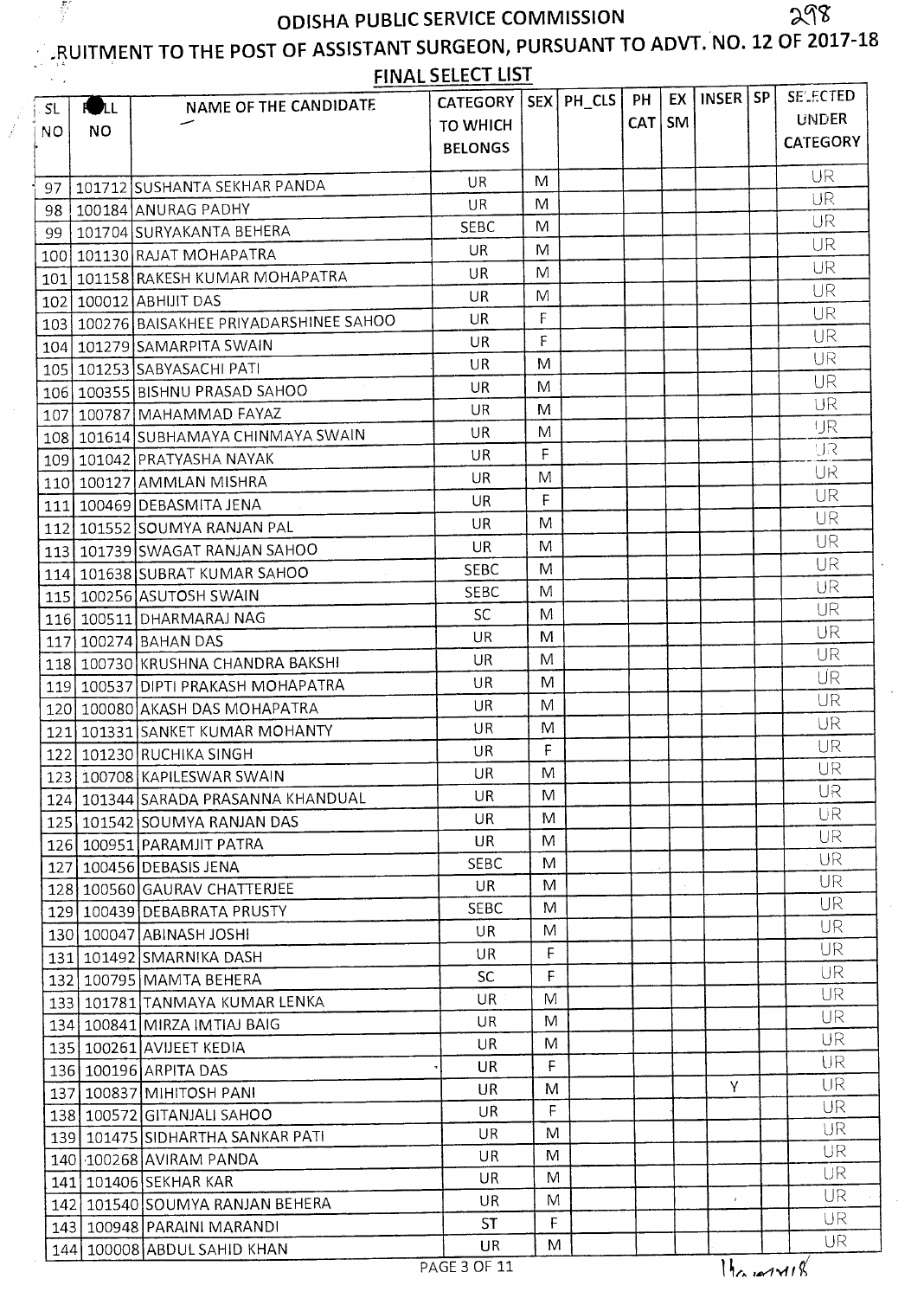### RUITMENT TO THE POST OF ASSISTANT SURGEON, PURSUANT TO ADVT. NO. 12 OF 2017-18

|      |           |                                          | <b>FINAL SELECT LIST</b>    |              |              |            |           |              |           |                                 |
|------|-----------|------------------------------------------|-----------------------------|--------------|--------------|------------|-----------|--------------|-----------|---------------------------------|
| !∴SL | RULL      | NAME OF THE CANDIDATE                    | <b>CATEGORY</b>             |              | SEX   PH_CLS | PH         | EX        | <b>INSER</b> | <b>SP</b> | <b>SELECTED</b>                 |
| NO   | <b>NO</b> |                                          | <b>TO WHICH</b>             |              |              | <b>CAT</b> | <b>SM</b> |              |           | <b>UNDER</b><br><b>CATEGORY</b> |
|      |           |                                          | <b>BELONGS</b>              |              |              |            |           |              |           |                                 |
|      |           | 145 101476 SILPA RAY                     | UR                          | F            |              |            |           |              |           | UR                              |
|      |           | 146 100553 FALGUDHARA PANDA              | UR                          | F            |              |            |           |              |           | <b>UR</b>                       |
|      |           | 147 100717 KELLA NIVEDITA                | <b>SC</b>                   | Ë            |              |            |           |              |           | UR                              |
|      |           | 148 100011 ABHIJIT ACHARYA               | UR                          | M            |              |            |           |              |           | UR                              |
|      |           | 149 100156 ANINDITA ROUTRAY              | UR                          | $\mathsf{F}$ |              |            |           |              |           | UR                              |
|      |           | 150   100700   KALYANI JENA              | UR.                         | F            |              |            |           |              |           | UR                              |
|      |           | 151   100131   AMRIT PREETAM PANDA       | UR                          | M            |              |            |           |              |           | IJR                             |
|      |           | 152 101559 SOUMYA RANJAN TRIPATHY        | UR                          | M            |              |            |           |              |           | UR                              |
|      |           | 153   101272   SAIRUDRA SRICHANDAN PUHAN | UR                          | M            |              |            |           |              |           | UR                              |
|      |           | 154   100151   ANIL KUMAR DASH           | UR                          | M            |              |            |           |              |           | UR                              |
|      |           | 155 100523 DIBYANANDA NAYAK              | UR                          | F            |              |            |           |              |           | UR                              |
|      |           | 156   100102   AMARJIT PANDA             | UR                          | M            |              |            |           |              |           | UR                              |
|      |           | 157   101491 SMARANIKA SATAPATHY         | UR.                         | F            |              |            |           |              |           | <b>UR</b>                       |
|      |           | 158 100714 KEDARNATH PADHI               | UR                          | M            |              |            |           |              |           | UR                              |
|      |           | 159   101030 PRATEEK GOURAV              | UR                          | M            |              |            |           |              |           | UR                              |
|      |           | 160 101790 TAPAS PANI                    | UR                          | M            |              |            |           | Y            |           | UR                              |
|      |           | 161   100133   AMRITA PRADHAN            | <b>SEBC</b>                 | F            |              |            |           |              |           | UR                              |
|      |           | 162   100288   BARSHA PRIYADARSHINEE     | UR.                         | F            |              |            |           |              |           | UR                              |
|      |           | 163 100101 AMARESH PRASAD MOHAPATRA      | UR.                         | M            |              |            |           |              |           | UR                              |
|      |           | 164 101591 SRIRAM PARIDA                 | UR                          | M            |              |            |           |              |           | UR                              |
|      |           | 165   101622 SUBHASHREE SUBHASMITA DASH  | UR                          | F            |              |            |           |              |           | UR                              |
|      |           | 166   101169 RAMAKRISHNA DHAL            | UR                          | M            |              |            |           |              |           | UR                              |
| 167  |           | 101004 PRAGYAN PARAMITA JENA             | UR                          | F            |              |            |           |              |           | UR                              |
|      |           | 168 100783 MADHUSMITA DAS                | <b>SC</b>                   | F            |              |            |           |              |           | UR                              |
|      |           | 169 101801 TEJASWI MISHRA                | UR                          | M            |              |            |           |              |           | UR                              |
|      |           | 170 100790 MAHESH PADHI                  | UR                          | M            | OL           | OH         |           |              |           | UR                              |
|      |           | 171   100291   BEDA PRAKASH DASH         | UR.                         | M            |              |            |           |              |           | UR                              |
|      |           | 172 100400 CHANDRA SEKHAR KAR            | UR                          | M            |              |            |           | Y            |           | <b>UR</b>                       |
|      |           | 173 101002 PRAGYAN LISHA PANDA           | UR.                         | F            |              |            |           |              |           | UR.                             |
|      |           | 174 101734 SUVASIS SAMAL                 | <b>SEBC</b>                 | M            |              |            |           |              |           | <b>UR</b>                       |
|      |           | 175 100354 BISHNU DARSHINI GIRI          | UR.                         | F            |              |            |           |              |           | UR.                             |
|      |           | 176 100855 MONALISHA PANIGRAHI           | UR <sub>1</sub>             | F            |              |            |           |              |           | <b>UR</b>                       |
|      |           | 177 100711 KAUSHIK PATRA                 | UR.                         | M            |              |            |           |              |           | UR.                             |
|      |           | 178 101741 SWAGATIKA MOHANTY             | <b>UR</b>                   | F            |              |            |           |              |           | UR                              |
|      |           | 179 101309 SANDEEPTA DALAL               | UR                          | F            |              |            |           |              |           | <b>UR</b>                       |
|      |           | 180 100547 DURGA PRASAD PANDA            | UR.                         | M            |              |            |           |              |           | UR                              |
|      |           | 181 100017 ABHILASH PATNAIK              | UR                          | M            |              |            |           |              |           | UR<br>UR                        |
|      |           | 182 101282 SAMBHUNATH JENA               | UR                          | M            |              |            |           | Y            |           | UR                              |
|      |           | 183 101081 PRIYABRATA PADHY              | UR                          | M            |              |            |           |              |           | <b>UR</b>                       |
|      |           | 184 101788 TAPAS KUMAR DASH              | UR                          | M            |              |            |           |              |           | UR                              |
|      |           | 185 100117 AMIT KUMAR TRIPATHY           | UR                          | M            |              |            |           |              |           | UR                              |
|      |           | 186 100379 BISWANATH PRATAP DAS          | UR                          | M            |              |            |           |              |           | UR                              |
|      |           | 187   101060 PREETAM PARIDA              | UR                          | M            |              |            |           |              |           | UR                              |
|      |           | 188 101420 SHANTARUPA MOHANTY            | UR                          |              | F.           |            |           |              |           | UR                              |
|      |           | 189 100760 LIPSA PRIYADARSHINI           | UR.                         |              | F            |            |           |              |           | UR                              |
|      |           | 190 101725 SUSHREE SARITA SHARMA         | UR                          |              | F            |            |           |              |           | UR                              |
|      |           | 191   100826   MANOJA KUMAR SAHOO        | <b>UR</b>                   |              | M            |            |           |              |           | UR                              |
|      |           | 192 100654 JAYAPRAKASH PARIDA            | <b>SEBC</b><br>PAGF 4 OF 11 |              | M            |            |           |              |           | 11.11                           |
|      |           |                                          |                             |              | $\sim$       |            |           |              |           |                                 |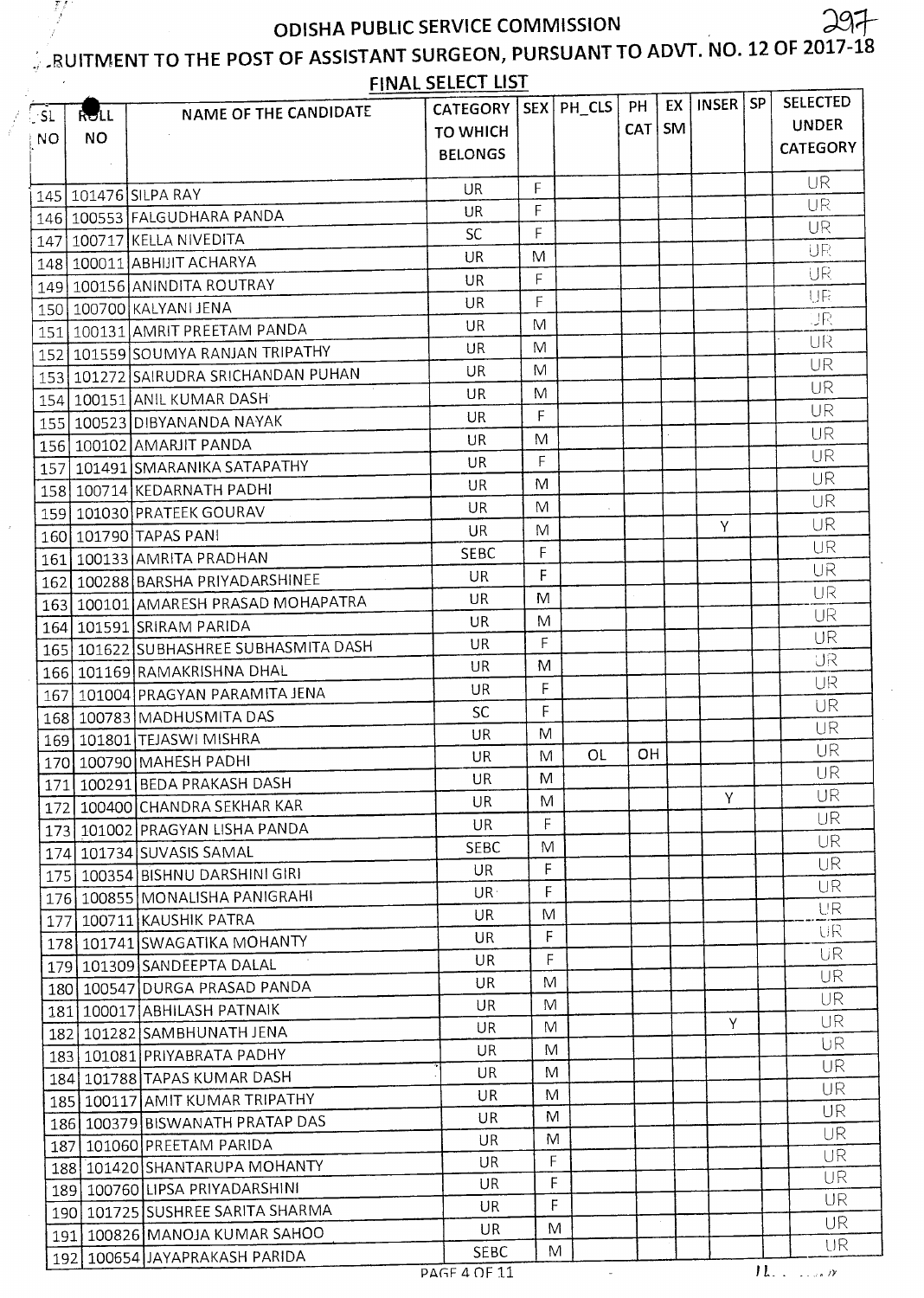Y

# RUITMENT TO THE POST OF ASSISTANT SURGEON, PURSUANT TO ADVT. NO. 12 OF 2017-18

| $\mathcal{L} = \mathbf{u}$ | $\bullet$ |                                         | <b>FINAL SELECT LIST</b> |              |                    |          |    |          | 296             |
|----------------------------|-----------|-----------------------------------------|--------------------------|--------------|--------------------|----------|----|----------|-----------------|
| $-SL$                      | DLL       | <b>NAME OF THE CANDIDATE</b>            | <b>CATEGORY</b>          |              | $ $ SEX $ $ PH_CLS | PH       | EX | INSER SP | <b>SELECTED</b> |
| NO.                        | NO.       |                                         | <b>TO WHICH</b>          |              |                    | CAT   SM |    |          | <b>UNDER</b>    |
|                            |           |                                         | <b>BELONGS</b>           |              |                    |          |    |          | <b>CATEGORY</b> |
|                            |           | 193   101740 SWAGAT SOUBHAGYA MOHAPATRA | <b>SEBC</b>              | M            |                    |          |    |          | UR              |
|                            |           | 194 100868 MUKTI PRASAD MISHRA          | UR                       | M            |                    |          |    |          | <b>UR</b>       |
|                            |           | 195 100225 ASHISH KUMAR NAYAK           | UR                       | M            |                    |          |    |          | <b>UR</b>       |
|                            |           | 196 101547 SOUMYA RANJAN KAR            | <b>UR</b>                | M            |                    |          |    |          | UR              |
|                            |           | 197 101432 SHIV SHANKAR NAYAK           | <b>SEBC</b>              | M            |                    |          |    |          | UR              |
|                            |           | 198 100749 LAXMIPRIYA SAHOO             | UR                       | F            |                    |          |    |          | UR              |
|                            |           | 199 100393 CHANDAN KUMAR PAL            | <b>UR</b>                | M            |                    |          |    |          | UR              |
|                            |           | 200 100062 ADITYA PRAKASH NAYAK         | UR                       | M            |                    |          |    |          | UR              |
|                            |           | 201 100911 NIRMAL KUMAR JENA            | <b>SEBC</b>              | M            |                    |          |    |          | UR              |
| 202                        |           | 100169 ANSHUMAN MAHAPATRA               | UR                       | M            |                    |          |    |          | UR              |
|                            |           | 203 101826 VEEDYA MAHARANA              | UR                       | F            |                    |          |    |          | UR              |
|                            |           | 204 101502 SMRUTI RANJAN PATANAIK       | UR                       | M            |                    |          |    | Y        | UR              |
|                            |           | 205 101134 RAJESH CHANDRA PADHI         | UR                       | M            |                    |          |    |          | <b>UR</b>       |
|                            |           | 206 101322 SANJEET KUMAR AGRAWAL        | UR                       | M            |                    |          |    |          | <b>UR</b>       |
|                            |           | 207 100018 ABHILASH SAHOO               | UR                       | M            |                    |          |    |          | UR              |
|                            |           | 208 100853 MONALISHA BEHERA             | <b>SC</b>                | $\mathsf{F}$ |                    |          |    |          | <b>UR</b>       |
|                            |           | 209 100990 PRADEEP KUMAR PANIGRAHI      | UR                       | M            |                    |          |    |          | <b>UR</b>       |
|                            |           | 210 101277 SAMARENDRA SATPATHY          | UR                       | M            |                    |          |    |          | UR              |
|                            |           | 211 100704 KAMALJIT KUMAR KAR           | <b>UR</b>                | M            |                    |          |    |          | UR              |
|                            |           | 212 100397 CHANDAN SAMANTRAY            | UR                       | M            |                    |          |    |          | UR              |
|                            |           | 213 101118 RACHITA MOHANTY              | UR                       | F            |                    |          |    |          | UR              |
|                            |           | 214 100835 MEGHNA SAMANTARAY            | UR                       | $\mathsf F$  |                    |          |    |          | UR              |
|                            |           | 215 101716 SUSHREE ARPITA BHUYAN        | <b>UR</b>                | F            |                    |          |    |          | 目泉              |
|                            |           | 216 100180 ANUP ANIMESH PANDA           | UR                       | M            |                    |          |    |          | リス              |
|                            |           | 217 100767 LOPAMUDRA PANDA              | UR                       | F            |                    |          |    |          | UR              |
|                            |           | 218 100390 CHAMAN KUMAR BISOYI          | <b>UR</b>                | M            |                    |          |    |          | UR              |
|                            |           | 219 101221 ROJALIN PANDA                | UR.                      | F            |                    |          |    |          | UR              |
|                            |           | 220 100191 ARATI BISWAL                 | <b>SEBC</b>              | F            |                    |          |    |          | UR              |
|                            |           | 221 101382 SATYA PRAKASH SAHOO          | UR.                      | M            |                    |          |    |          | UR.             |
|                            |           | 222 100935 PABITRA KUMAR PANDA          | UR.                      | M            |                    |          |    |          | <b>UR</b>       |
|                            |           | 223 100470 DEBASMITA MISHRA             | UR                       | F            |                    |          |    |          | UR.             |
|                            |           | 224 101815 TYAGRAJ SINGH                | <b>UR</b>                | M            |                    |          |    | Y        | UR              |
|                            |           | 225 100864 MRUTYUNJAY ROUTRAY           | UR                       | M            |                    |          |    |          | <b>UR</b>       |
|                            |           | 226 100743 LABELLA MISHRA               | UR                       | F            |                    |          |    |          | UR              |
|                            |           | 227 101545 SOUMYA RANJAN DEY            | <b>SEBC</b>              | M            |                    |          |    |          | <b>UR</b>       |
|                            |           | 228 100376 BISWAJIT SAMAL               | UR                       | M            |                    |          |    |          | UR.             |
|                            |           | 229 100797 MANAS KUMAR MOHAPATRA        | UR.                      | M            |                    |          |    |          | <b>UR</b>       |
|                            |           | 230 100189 ARADHANA PANDA               | UR                       | F            |                    |          |    |          | UR              |
|                            |           | 231 100445 DEBAPRASAD SAHOO             | UR                       | M            |                    |          |    |          | リス              |
|                            |           | 232 101699 SURESH BARIK                 | UR                       | M            |                    |          |    | Y        | UR.             |
|                            |           | 233 100928 OM PRAKASH SAHOO             | <b>SEBC</b>              | M            |                    |          |    |          | <b>UR</b>       |
|                            |           | 234 101662 SUJIT PARIDA                 | <b>SEBC</b>              | M            |                    |          |    |          | <b>UR</b>       |
|                            |           | 235 100344 BINAYA BHUSAN SAHU           | <b>UR</b>                | M            |                    |          |    |          | <b>UR</b>       |
|                            |           | 236 100810 MANGAL MOHAN MAHAPATRA       | <b>UR</b>                | M            |                    |          |    |          | <b>UR</b>       |
|                            |           | 237 101022 PRANATI NAIK                 | UR                       | F            |                    |          |    |          | <b>UR</b>       |
|                            |           | 238 100821 MANJUBALA MOHANTA            | UR                       | F            |                    |          |    |          | UR              |
|                            |           | 239 101772 SWETALINA DASH               | UR                       | F            |                    |          |    |          | UR.             |
|                            |           | 240 100432 DAMODAR MISHRA               | UR                       | M            |                    |          |    |          | UR.             |

 $\sim$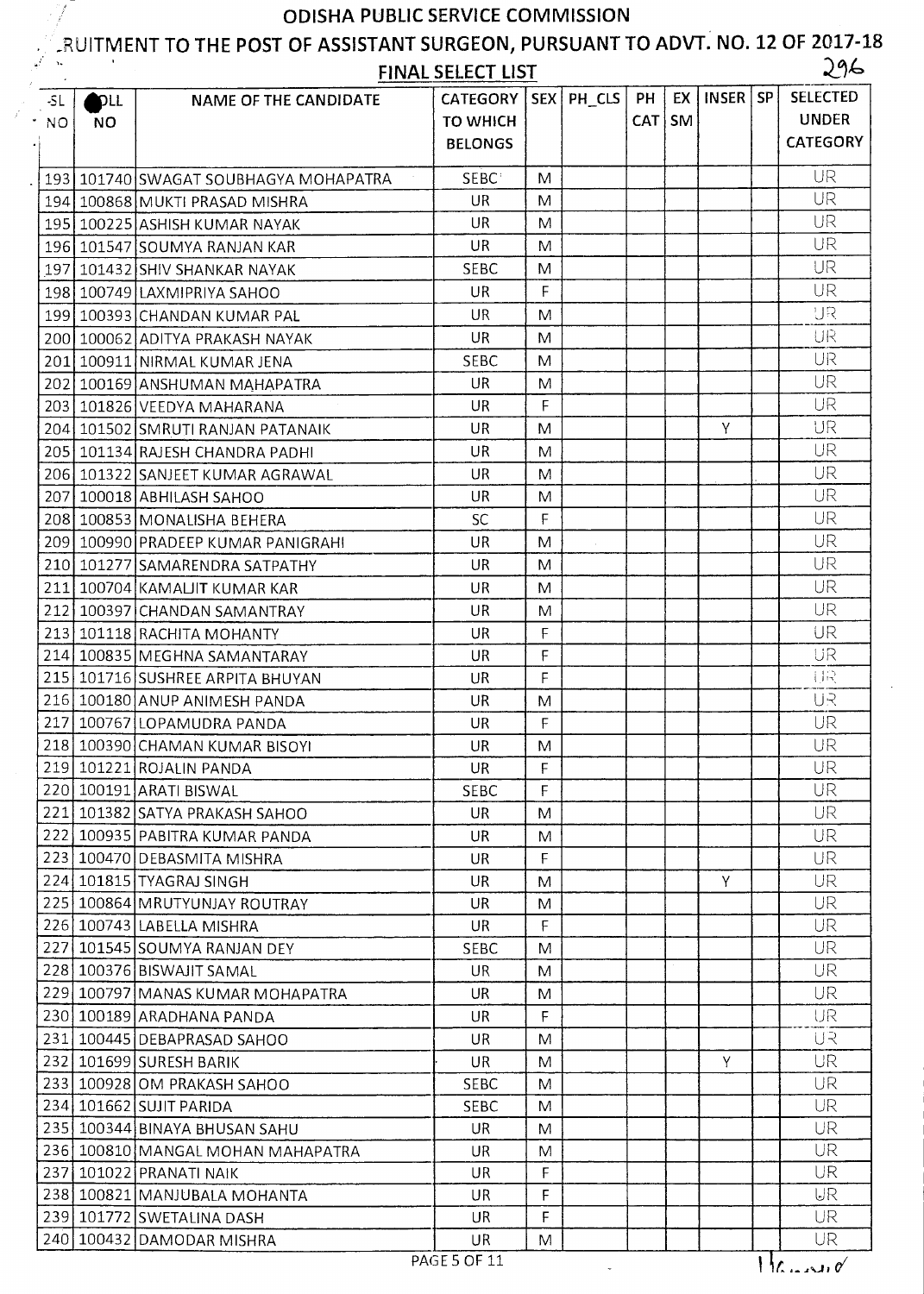# RUITMENT TO THE POST OF ASSISTANT SURGEON, PURSUANT TO ADVT. NO. 12 OF 2017-18

FINAL SELECT LIST

| $\sum_{i=1}^n$ | <b>AOLL</b> | NAME OF THE CANDIDATE                     | CATEGORY   SEX   PH_CLS   PH  <br><b>TO WHICH</b> |   | CAT   SM | EX   INSER   SP | SELECTED<br><b>UNDER</b> |
|----------------|-------------|-------------------------------------------|---------------------------------------------------|---|----------|-----------------|--------------------------|
| NO.            | 'NΟ         |                                           | <b>BELONGS</b>                                    |   |          |                 | <b>CATEGORY</b>          |
| 화소             |             | 101707   SURYASNATA DASH                  | <b>UR</b>                                         | F |          |                 | <b>UR</b>                |
|                |             | 242 100758 LIPSA BISOI                    | <b>UR</b>                                         | F |          |                 | UR                       |
|                |             | 243 100128 AMRESH PATI                    | <b>UR</b>                                         | M |          |                 | <b>UR</b>                |
|                |             | 244 100077 AJIT DAS                       | <b>UR</b>                                         | M |          | Y               | UR                       |
|                |             | 245 101690 SUNIL KUMAR THAKUR             | <b>SEBC</b>                                       | M |          |                 | UR                       |
|                |             | 246 101682 SUMITRA HOTA                   | <b>UR</b>                                         | F |          |                 | <b>UR</b>                |
|                |             | 247 101709 SUSANT KUMAR KHILAR            | UR                                                | M |          |                 | UR                       |
|                |             | 248 101075 PRITISH CHANDAN SAHU           | UR.                                               | M |          |                 | UR                       |
|                |             | 249 101370 SASWATI SAHOO                  | UR                                                | F |          |                 | UR                       |
|                |             | 250 100150 ANIL KUMAR BEHERA              | <b>UR</b>                                         | M |          |                 | UR                       |
|                |             | 251 100096 AMAL KRISHNA MISHRA            | <b>UR</b>                                         | M |          |                 | IJR                      |
|                |             | 252 100818 MANISHA PARIDA                 | UR                                                | F |          |                 | IJR                      |
|                |             | 253 100778 MADHUMITA MEHER                | <b>ST</b>                                         | F |          |                 | UR                       |
|                |             | 254 101574 SOURAV DASH                    | <b>UR</b>                                         | M |          |                 | UR                       |
|                |             | 255 101318 SANJAY KUMAR NAIK              | <b>UR</b>                                         | M |          |                 | UR                       |
|                |             | 256 101522 SONALI BARIK                   | <b>SEBC</b>                                       | F |          |                 | UR                       |
|                |             | 257 100123 AMLAN KESHARI NAYAK            | <b>UR</b>                                         | M |          |                 | UR                       |
|                |             | 258 101182 RANJAN MOHANTY                 | UR                                                | M |          | Y               | ΉR                       |
|                |             | 259 101065 PREMANJALI JENA                | <b>UR</b>                                         | F |          |                 | UR                       |
|                |             | 260 100510 DHARITREE RANJAN MAHANTA       | UR                                                | M |          |                 | UR                       |
|                |             | 261 100097 AMALENDU DAS                   | UR                                                | M |          |                 | UR                       |
|                |             | 262 100998 PRAFULLA KUMAR MEHER           | <b>SEBC</b>                                       | M |          |                 | UR                       |
|                |             | 263 100043 ABINASH DANDASENA              | UR                                                | M |          |                 | <b>UR</b>                |
|                |             | 264 101774 SWOPNA SAGAR DAS               | <b>UR</b>                                         | M |          |                 | <b>UR</b>                |
|                |             | 265 101269 SAIKIRAN DALAI                 | UR                                                | M |          | Y               | <b>UR</b>                |
|                |             | 266 101702 SURYA KUMAR BISWAL             | UR                                                | M |          |                 | <b>UR</b>                |
|                |             | 267 101398 SAURAV MOHANTY                 | UR                                                | M |          | Y.              | <b>UR</b>                |
|                |             | 268 100646 JASMITA SARKAR                 | <b>SC</b>                                         | F |          |                 | UR                       |
|                |             | 269 100433 DANDAPITI PUNAM DORA           | UR                                                | F | 7        |                 | UR                       |
|                |             | 270 100764 LOKANATH PADHAN                | UR.                                               | M |          |                 | UR.                      |
|                |             | 271   100067 ADYASHA MOHAPATRA            | <b>UR</b>                                         | F |          |                 | <b>UR</b>                |
|                |             | 272 100461 DEBASISH BEHERA                | <b>SEBC</b>                                       | M |          |                 | UR                       |
|                |             | 273 100947 PAPUJI MEHER                   | <b>SEBC</b>                                       | M |          |                 | <b>UR</b>                |
|                |             | 274 101377 SATISH KUMAR MAHAPATRA         | <b>UR</b>                                         | M |          |                 | <b>UR</b>                |
|                |             | 275 101784 TAPAN KUMAR PARIDA             | <b>SEBC</b>                                       | M |          |                 | <b>UR</b>                |
|                |             | 276 101278 SAMARJIT MALLICK               | UR                                                | M |          |                 | <b>UR</b>                |
|                |             | 277 101227 ROSHAN KUMAR NAIK              | <b>SEBC</b>                                       | M |          |                 | <b>UR</b>                |
|                |             | 278 101236 RUDRA PRASAD SARANGI           | UR                                                | M |          |                 | UR                       |
|                |             | 279 100312 BHARGABI SETHI                 | SC                                                | F |          |                 | UR                       |
|                |             | 280 100899 NIKI KANUNGO                   | UR.                                               | F |          |                 | UR                       |
|                |             | 281 100716 KEDARNATH PARIJA               | UR                                                | M |          |                 | <b>UR</b>                |
|                |             | 282 100590 GURUPADA MISHRA                | <b>UR</b>                                         | M |          |                 | UR.                      |
|                |             | 283 101286 SAMBIT KUMAR TRIPATHY          | UR                                                | M |          |                 | UR                       |
|                |             | 284 101209 RESHMA RANI SATAPATHY          | UR                                                | F |          |                 | <b>UR</b>                |
|                |             | 285 101460 SIDDHARTH ROUT                 | <b>UR</b>                                         | M |          |                 | <b>UR</b>                |
|                |             | 286 100612 HRUDANANDA BEHERA              | <b>SEBC</b>                                       | M |          |                 | UR                       |
|                |             | $\sim$<br>287 100338 BIKASH CHANDRA BARIK | <b>UR</b>                                         | M |          |                 | <b>UR</b>                |
|                |             | 288 100031 ABHISHEK BISWAL                | UR                                                | M |          |                 | <b>UR</b>                |
|                |             |                                           | PAGE 6 OF 11                                      |   |          |                 | Maimmin                  |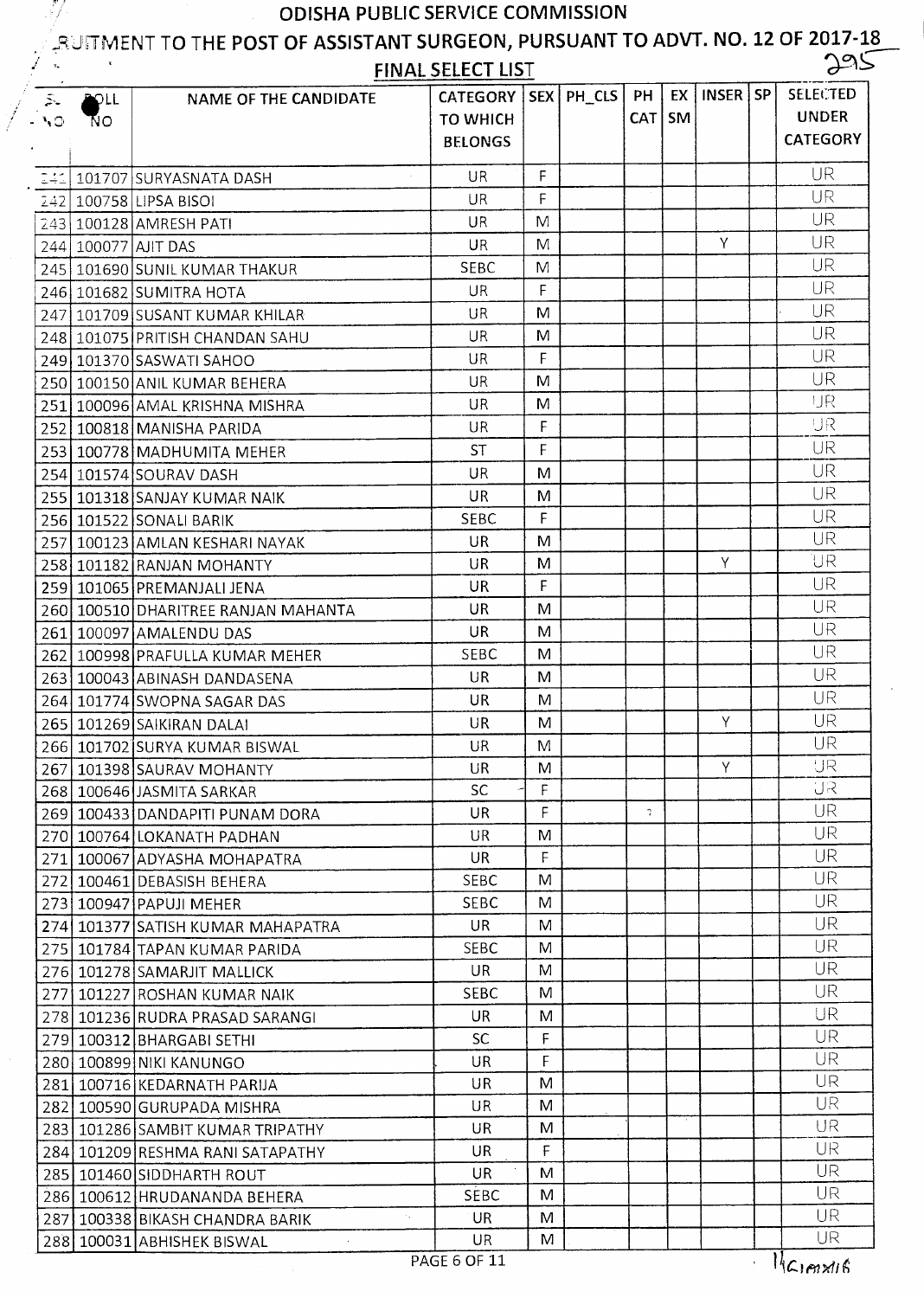# E.<br>ERUITMENT TO THE POST OF ASSISTANT SURGEON, PURSUANT TO ADVT. NO. 12 OF 2017-18

|      |      |                                                                | <b>FINAL SELECT LIST</b> |    |               |     |           |          | d               |
|------|------|----------------------------------------------------------------|--------------------------|----|---------------|-----|-----------|----------|-----------------|
| SL.  | ROLL | NAME OF THE CANDIDATE                                          | CATEGORY   SEX   PH_CLS  |    |               | PH  | EX I      | INSER SP | <b>SELECTED</b> |
| NO.  | NO.  |                                                                | <b>TO WHICH</b>          |    |               | CAT | <b>SM</b> |          | <b>UNDER</b>    |
|      |      |                                                                | <b>BELONGS</b>           |    |               |     |           |          | <b>CATEGORY</b> |
|      |      |                                                                | ÜR.                      | M  |               |     |           |          | UR              |
|      |      | 289   100939   PADMANABHA PANDA<br>290 101010 PRAJNADIPTA ROUT | <b>UR</b>                | M  |               |     |           |          | UR              |
|      |      | 291 101203 RATIRANJAN SANDHA                                   | <b>SEBC</b>              | M  |               |     |           |          | UR              |
|      |      | 292 101520 SOMANATH MEHER                                      | <b>SEBC</b>              | M  |               |     |           |          | UR              |
|      |      | 293 100125 AMLAN SINGH                                         | UR.                      | M  |               |     |           |          | UR              |
|      |      | 294 101462 SIDDHARTHA BEHERA                                   | <b>UR</b>                | M  |               |     |           |          | UR              |
| 295  |      | 100411 CHINMAYA KUMAR PRADHAN                                  | <b>UR</b>                | M  |               |     |           |          | UR              |
|      |      | 296 101028 PRASUN BIKASH SAHOO                                 | UR.                      | M  |               |     |           | Y        | UR              |
| 2971 |      | 101307 SANDEEP MOHANTY                                         | <b>UR</b>                | M  |               |     |           |          | UR              |
|      |      | 298 101023 PRASANJEET SAHU                                     | <b>SEBC</b>              | M  |               |     |           |          | UR              |
|      |      | 299 100177 ANSUPRABHA CHOUDHURY                                | <b>UR</b>                | M  |               |     |           |          | UR              |
|      |      | 300 100653 JAYAPRAKASH PALEI                                   | UR.                      | M  |               |     |           |          | UR              |
|      |      | 301   100701 KAMALA LOCHAN MAHAPATRA                           | <b>UR</b>                | M  |               |     |           |          | JR.             |
|      |      | 302   100729   KRITIKALPA BEHERA                               | <b>SC</b>                | F  |               |     |           |          | UR              |
|      |      | 303 101334 SANTOSH KUMAR PANDA                                 | <b>UR</b>                | M  |               |     |           |          | UR              |
|      |      | 304 101201 RATIKANTA MAHALA                                    | <b>SEBC</b>              | M  |               |     |           |          | UR              |
|      |      | 305   100182 ANUPAM MISHRA                                     | UR.                      | M  |               |     |           |          | <b>UR</b>       |
|      |      | 306   100021   ABHINABA NAYAK                                  | <b>UR</b>                | M  |               |     |           |          | UR              |
|      |      | 307 100212 ASHAPURNA BAL                                       | UR.                      | F  |               |     |           |          | UR              |
|      |      | 308 101122 RAHUL KUMAR DAS                                     | <b>SEBC</b>              | M  |               |     |           |          | UR              |
|      |      | 309 100856 MONALISHA RAJGURU                                   | <b>UR</b>                | F  |               |     |           |          | UR              |
|      |      | 310 101810 TULIKA RATH                                         | <b>UR</b>                | F  | $\mathcal{L}$ |     |           |          | UR              |
| 311  |      | 100872 NABATIKA MOHANTY                                        | <b>UR</b>                | F  |               |     |           |          | UR              |
| 312  |      | 101178 RANJAN KUMAR MEHER                                      | <b>UR</b>                | M  |               |     |           |          | UR              |
|      |      | 313 101131 RAJDEEP TRIPATHY                                    | <b>UR</b>                | M  |               |     |           |          | UR              |
|      |      | 314 101034 PRATIK DAS                                          | UR.                      | M  |               |     |           |          | UR              |
|      |      | 315 101507 SNEHASHISH MANDAL                                   | <b>SC</b>                | M  |               |     |           |          | UR              |
|      |      | 316 101090 PRIYAMBAT DASH                                      | <b>UR</b>                | M  |               |     |           |          | UR              |
|      |      | 317 100678 JYOTI PRAKASH PADHIHARI                             | <b>UR</b>                | M  |               |     |           |          | UR.             |
|      |      | 318 101689 SUNIL KUMAR SUKLA                                   | UR.                      | M  |               |     |           | Y        | <b>UR</b>       |
|      |      | 319 101754 SWATA MISHRA                                        | <b>UR</b>                | F  |               |     |           |          | UR.             |
|      |      | 320 100141 AMRUTI SAHOO                                        | UR                       | F  |               |     |           |          | <b>UR</b>       |
|      |      | 321 100488 DEEPAK KUMAR JENA                                   | <b>SEBC</b>              | M  |               |     |           | Y        | UR              |
|      |      | 322 101789 TAPAS KUMAR PANDA                                   | <b>UR</b>                | M  |               |     |           |          | <b>UR</b>       |
|      |      | 323 101681 SUMITRA DAS                                         | UR.                      | F  |               |     |           |          | UR.             |
|      |      | 324 101752 SWASTIKA CHOUDHURY                                  | UR.                      | F  |               |     |           |          | UR              |
|      |      | 325 101650 SUDHANSU PRIYADARSINI BISWAL                        | UR.                      | F  |               |     |           |          | <b>UR</b>       |
|      |      | 326 101154 RAKESH KUMAR BEHERA                                 | <b>SEBC</b>              | M  |               |     |           |          | <b>UR</b>       |
|      |      | 327 101494 SMITA PRIYADARSINI DEBTA                            | UR.                      | F  |               |     |           |          | <b>UR</b>       |
|      |      | 328 100685 JYOTI SANKAR KAR                                    | UR.                      | M  |               |     |           |          | IJR             |
|      |      | 329 101163 RAKESH ROSHAN BEHERA                                | UR.                      | M  |               |     |           |          | IJR             |
|      |      | 330 100649 JAYANARAYAN MAHARANA                                | UR.                      | M  |               |     |           |          | UR              |
|      |      | 331 100035 ABHISHEK NAYAK                                      | UR.                      | M  | $\epsilon$    |     |           |          | <b>UR</b>       |
|      |      | 332 100613 HRUSHIKESH MOHANTA                                  | UR.                      | .M |               |     |           |          | UR.             |
|      |      | 333 100145 ANANTA NARAYAN PATRA                                | <b>UR</b>                | M  |               |     |           | Y        | UR              |
|      |      | 334 101454 SIBASHRITA MOHANTA                                  | <b>SEBC</b>              | M  |               |     |           |          | UR.             |
|      |      | 335 100622 IPSITA SUBHADARSHINI                                | <b>UR</b>                | F. |               |     |           |          | UR.             |
|      |      | 336 100583 GOURI SANKAR SABAT                                  | UR.                      | M  | ۰             |     |           |          | UR              |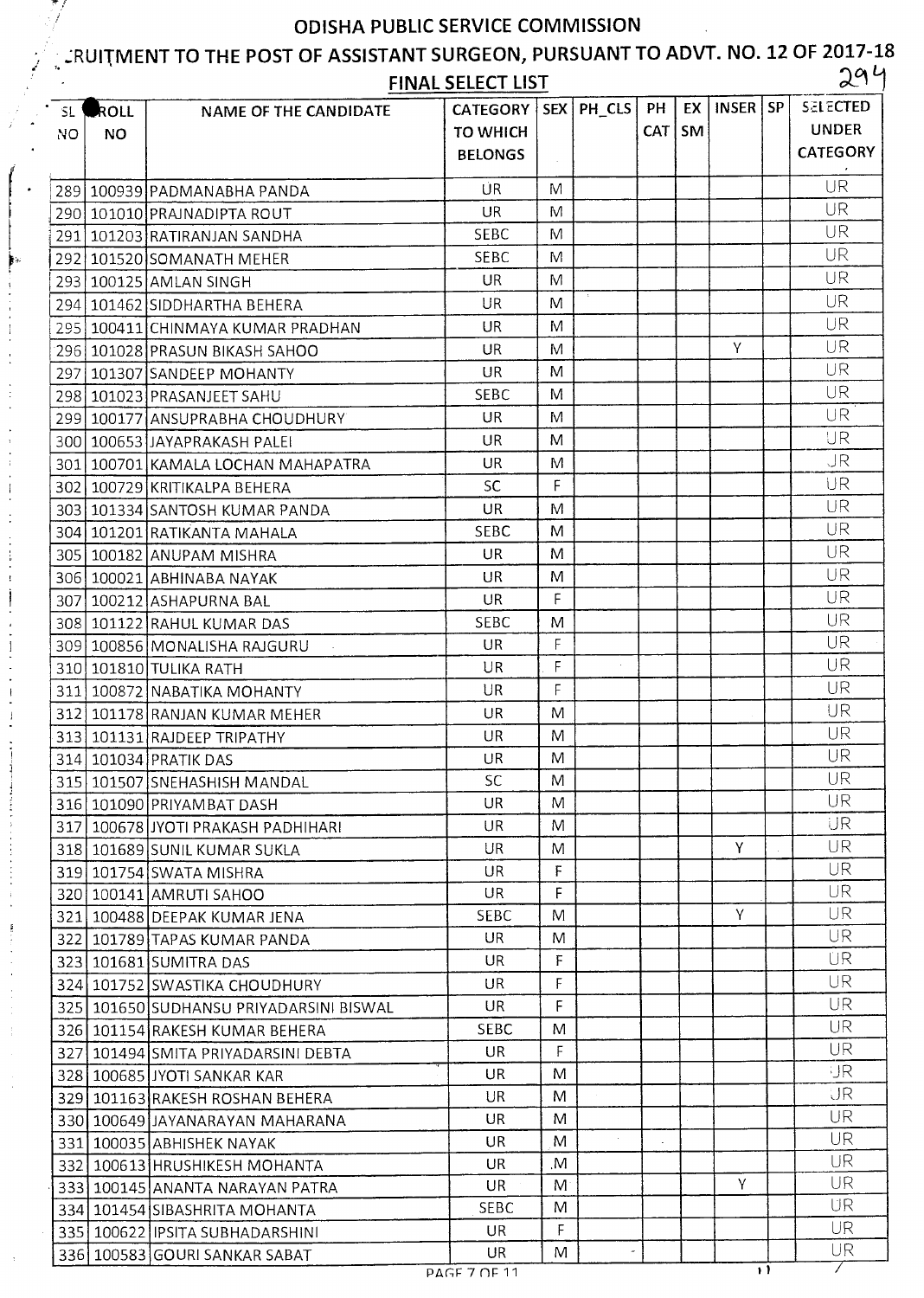$\mathbb{Z}/2$ 

# **ic:RUITMENT TO THE POST OF ASSISTANT SURGEON, PURSUANT TO ADVT. NO. 12 OF 2017-18 FINAL SELECT LIST** 3

|           | FINAL SELECT LIST<br>$\sim$ 1 $-$ |                                         |                         |   |    |            |          |          |  |                 |
|-----------|-----------------------------------|-----------------------------------------|-------------------------|---|----|------------|----------|----------|--|-----------------|
| .SL       | <b>POLL</b>                       | NAME OF THE CANDIDATE                   | CATEGORY   SEX   PH_CLS |   |    | PH         | EX       | INSER SP |  | <b>SELECTED</b> |
| <b>NO</b> | <b>NO</b>                         |                                         | <b>TO WHICH</b>         |   |    |            | $CAT$ SM |          |  | <b>UNDER</b>    |
|           |                                   |                                         | <b>BELONGS</b>          |   |    |            |          |          |  | <b>CATEGORY</b> |
|           |                                   |                                         |                         |   |    |            |          |          |  |                 |
|           |                                   | 337   100489   DEEPAK KUMAR JENA        | SC                      | M |    |            |          |          |  | UR              |
|           |                                   | 338 100802 MANASI MOHAPATRA             | UR                      | F |    |            |          |          |  | UR              |
|           |                                   | 339 100973 PIRAPRASAD KABISATPATHY      | UR                      | M |    |            |          |          |  | IJR             |
|           |                                   | 340 100218 ASHIS PATTNAYAK              | UR                      | M |    |            |          |          |  | UR              |
|           |                                   | 341   100994   PRADYUMNA KUMAR PADHAN   | SEBC                    | M |    |            |          |          |  | UR              |
|           |                                   | 342   101292   SAMIR KUMAR NAYAK        | <b>UR</b>               | M |    |            |          |          |  | UR              |
|           |                                   | 343 100518 DIBYA PRAKASH BARIK          | <b>SEBC</b>             | M |    |            |          |          |  | UR              |
|           |                                   | 344 100978 PRABHAS RANJAN SAHOO         | UR.                     | M |    |            |          |          |  | UR              |
|           |                                   | 345 100007 ABDUL BARI KHAN              | UR                      | M |    |            |          | Υ        |  | UR              |
|           |                                   | 346 100242 ASISH BHUYAN                 | <b>UR</b>               | M |    |            |          |          |  | UR              |
|           |                                   | 347   100771   MAMIT VIKRAM POI         | <b>SEBC</b>             | M |    |            |          |          |  | UR              |
|           |                                   | 348 100496 DEEPIKA AGRAWAL              | UR                      | F |    |            |          |          |  | <b>UR</b>       |
|           |                                   | 349 100772 M SATYAJIT SUBUDHI           | <b>UR</b>               | M |    |            |          |          |  | <b>UR</b>       |
|           |                                   | 350 101793 TAPASH RANJAN LENKA          | UR                      | M |    |            |          |          |  | UR              |
|           |                                   | 351 100122 AMIYA DUTTA GIRI             | <b>SEBC</b>             | M |    |            |          |          |  | UR              |
|           |                                   | 352   101698 SURAJ KUMAR PATEL          | UR                      | M |    |            |          |          |  | <b>UR</b>       |
|           |                                   | 353 100982 PRABIN KUMAR JENA            | <b>SEBC</b>             | M |    |            |          |          |  | UR              |
|           |                                   | 354 101288 SAMEER DASH                  | UR                      | M |    |            |          |          |  | UR              |
|           |                                   | 355 101708 SURYAST SINGH                | UR                      | M |    |            |          |          |  | UR              |
|           |                                   |                                         | SEBC                    | M |    |            |          |          |  | UR              |
|           |                                   | 356 100248 ASIT KUMAR PRADHAN           | <b>SEBC</b>             | M |    |            |          |          |  | UR              |
|           |                                   | 357 100333 BIJAYASHREE DURGAPRASAD ROUT | UR                      | F |    |            |          |          |  | UR              |
|           |                                   | 358 101363 SASMITA SAHOO                |                         |   |    |            |          |          |  | UR              |
|           |                                   | 359 100387 BRIGHT SIMON SAHOO           | UR                      | M |    |            |          |          |  | UR              |
|           |                                   | 360 101136 RAJESH KUMAR JENA            | UR.                     | M |    |            |          |          |  | UR              |
|           |                                   | 361 100088 ALAKANANDA BALABANTARAY      | UR                      | F |    |            |          |          |  | UR              |
|           |                                   | 362 100643 JANMENJAYA MISHRA            | UR                      | M |    |            |          |          |  | UR              |
|           |                                   | 363 100575 GOKUL CHANDRA CHAND          | SEBC                    | M |    |            |          |          |  | <b>UR</b>       |
|           |                                   | 364 100799 MANAS RANJAN MISHRA          | UR.                     | M |    |            |          | Y        |  |                 |
|           |                                   | 365 101073 PRITISH ACHARYA              | UR.                     | M |    |            |          |          |  | IJR             |
|           |                                   | 366 101238 RUPASRI SETHI                | <b>SC</b>               | F |    |            |          |          |  | SC              |
|           |                                   | 367 100013 ABHIJIT JENA                 | <b>UR</b>               | M |    |            |          |          |  | <b>UR</b>       |
|           |                                   | 368 101488 SK SABIR HOSEN               | UR                      | M |    |            |          |          |  | <b>UR</b>       |
|           |                                   | 369 100605 HEMANTA KUMAR MOHARANA       | UR                      | M |    |            |          | Y        |  | <b>UR</b>       |
|           |                                   | 370 100801 MANAS RANJAN PUHAN           | UR                      | M |    |            |          |          |  | UR              |
|           |                                   | 371 100006 ABANI KUMAR MAHAPATRA        | UR                      | M | A. |            |          | Y        |  | <b>UR</b>       |
|           |                                   | 372 101602 SUBASINI SARKAR              | <b>SC</b>               | F |    |            |          |          |  | UR              |
|           |                                   | 373 101098 PRIYANTA MEHER               | <b>SEBC</b>             | M |    |            |          |          |  | UR              |
|           |                                   | 374 100776 MADAN MOHAN SUR              | UR                      | M |    |            |          |          |  | UR              |
|           |                                   | 375 100515 DHIRA RANJAN SATAPATHY       | UR .                    | M |    |            |          |          |  | <b>UR</b>       |
|           |                                   | 376 101675 SUMBIT KUMARA SAINT          | UR.                     | M |    |            |          |          |  | UR              |
|           |                                   | 377   101390   SATYAJIT SAHU            | UR                      | M |    | $\epsilon$ |          |          |  | <b>UR</b>       |
|           |                                   | 378 100215 ASHIS KAR                    | UR.                     | M |    |            |          |          |  | UR.             |
|           |                                   | 379 101161 RAKESH PANDA                 | UR                      | M |    |            |          |          |  | <b>UR</b>       |
|           |                                   | 380 101465 SIDDHARTHA SHANKAR MOHANTY   | UR                      | M |    |            |          |          |  | <b>UR</b>       |
|           |                                   | 381 100840 MINAKSHI SWAIN               | UR                      | F |    |            |          |          |  | UR              |
|           |                                   | 382 100611 HITAKANKSHI PRADHAN          | UR                      | F |    |            |          |          |  | <b>UR</b>       |
|           |                                   | 383 100176 ANSUMAN SAHU                 | UR                      | M |    |            |          |          |  | <b>UR</b>       |
|           |                                   | 384 101048 PRATYUSH KUMAR PANDA         | <b>UR</b>               | M |    |            |          |          |  | UR.             |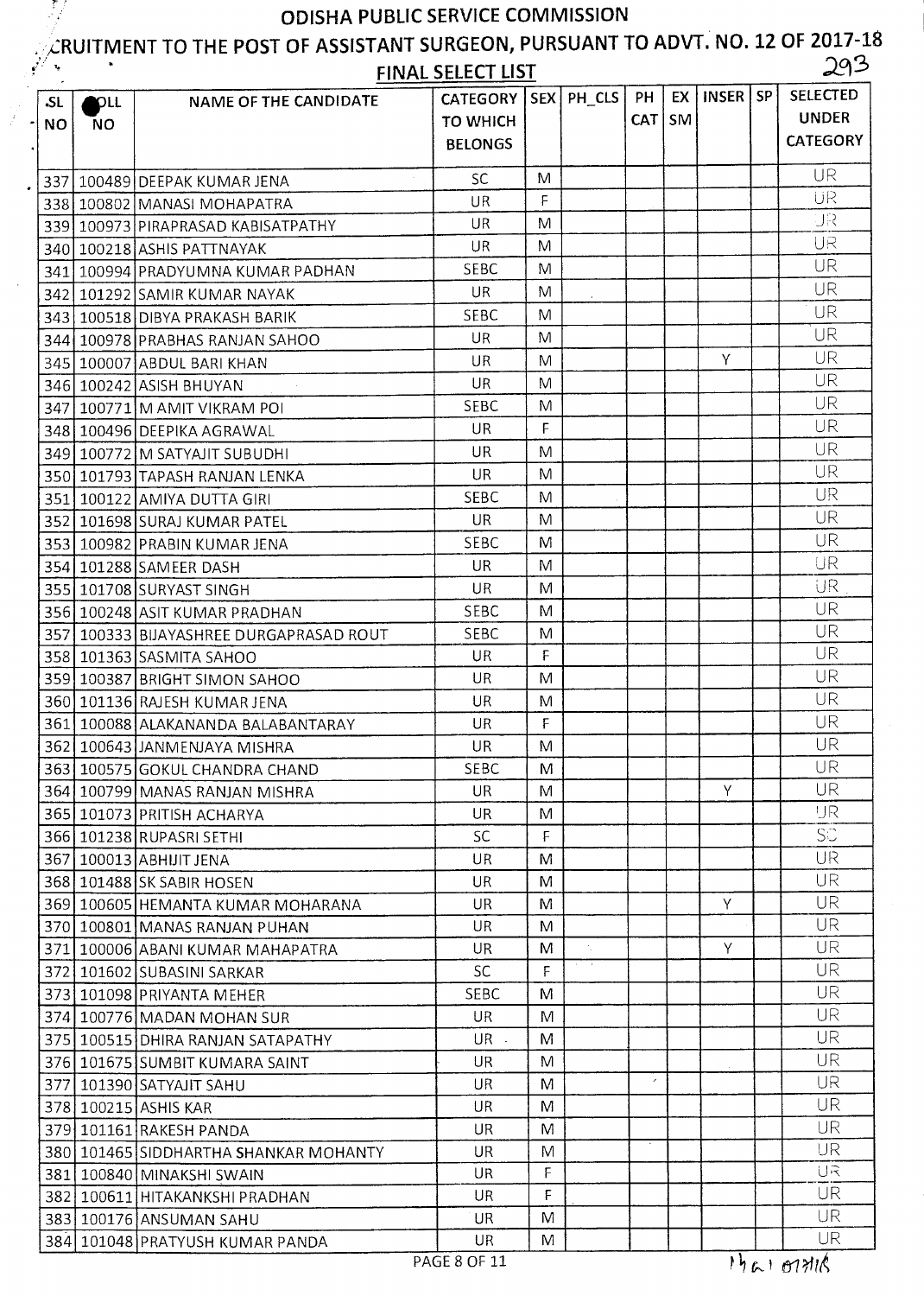# $\mathbb{Z}_{\bm{\mathcal{R}}}$ UITMENT TO THE POST OF ASSISTANT SURGEON, PURSUANT TO ADVT. NO. 12 OF 2017-18

| Я.<br>- 77 |            |                                                                     | <b>FINAL SELECT LIST</b> |   |              |            |           |              |           | 292             |  |
|------------|------------|---------------------------------------------------------------------|--------------------------|---|--------------|------------|-----------|--------------|-----------|-----------------|--|
| SL.        | <b>ALL</b> | <b>NAME OF THE CANDIDATE</b>                                        | <b>CATEGORY</b>          |   | SEX   PH_CLS | PH         | EX 1      | <b>INSER</b> | <b>SP</b> | <b>SELECTED</b> |  |
| <b>NO</b>  | <b>NO</b>  |                                                                     | <b>TO WHICH</b>          |   |              | <b>CAT</b> | <b>SM</b> |              |           | <b>UNDER</b>    |  |
|            |            |                                                                     | <b>BELONGS</b>           |   |              |            |           |              |           | <b>CATEGORY</b> |  |
|            |            |                                                                     | UR                       | M |              |            |           |              |           | UR              |  |
|            |            | 385 101119 RADHAKISHAN SAHOO                                        | UR                       | M |              |            |           |              |           | UR              |  |
|            |            | 386 101490 SK SARWAR ALI                                            | UR                       | M |              |            |           | Y            |           | <b>UR</b>       |  |
|            |            | 387   101427   SHEIK SALMAN RAGHIB                                  | <b>SEBC</b>              | M |              |            |           |              |           | UR              |  |
|            |            | 388 101804 THABIRA MEHER                                            | <b>SEBC</b>              | M |              |            |           |              |           | UR              |  |
|            |            | 389 100983 PRABIN KUMAR SAHU                                        | <b>SC</b>                | F |              |            |           |              |           | UR              |  |
|            |            | 390 100155 ANIMA KUMARI SETHY                                       | UR                       | M |              |            |           |              |           | UR              |  |
|            |            | 391   100824   MANOJ KUMAR PATI                                     | <b>UR</b>                | M |              |            |           |              |           | IJR             |  |
|            |            | 392   100286   BAPUJEE BEHERA                                       | UR.                      | F |              |            |           |              |           | UR              |  |
|            |            | 393 101241 RUTTUIKA PANDA                                           | <b>SEBC</b>              | M |              |            |           |              |           | UR              |  |
|            |            | 394   100667 JITENDRA NATH BEHERA                                   | UR                       | M |              |            |           |              |           | UR              |  |
|            |            | 395 101036 PRATIK NAYAK                                             | SC                       | F |              |            |           |              |           | SC              |  |
|            |            | 396 100842 MITALI BEHERA                                            | <b>UR</b>                | M |              |            |           |              |           | UR              |  |
|            |            | 397 100346 BINAYA KUMAR SHARMA                                      | UR                       | F |              |            |           |              |           | UR              |  |
|            |            | 398 101196 RASHMIREKHA BEHERA                                       | UR.                      | M |              |            |           | Y            |           | <b>UR</b>       |  |
|            |            | 399 100774 MADAN MOHAN DASH                                         | UR                       | M |              |            |           |              |           | UR              |  |
|            |            | 400   100317   BIBEKANANDA ROUT                                     | UR                       | M |              |            |           | Y            |           | UR              |  |
|            |            | 401 100644 JASMIN KUMAR PANIGRAHY                                   | <b>ST</b>                | M |              |            |           |              |           | <b>ST</b>       |  |
|            |            | 402   101534 SOUMENDRA KUMAR MAJHI                                  |                          | M |              |            |           |              |           | UR              |  |
|            |            | 403   101393   SAUMYA RANJAN PANDA                                  | UR<br>UR                 | M |              |            |           |              |           | UR              |  |
|            |            | 404   101674 SUMANTA PATTNAIK                                       | UR                       | M |              |            |           |              |           | UR              |  |
|            |            | 405   100399 CHANDRA SEKHAR DAS                                     | SC                       | M |              |            |           |              |           | <b>SC</b>       |  |
|            |            | 406 101323 SANJEEV KUMAR BEHERA                                     | UR                       | M |              |            |           | Y            |           | UR              |  |
| 407        |            | 100228 ASHISH NEELAMADHAV                                           | UR                       | M |              |            |           |              |           | UR              |  |
|            |            | 408 101777 T SANDEEP REDDY                                          | UR                       | M |              |            |           | Y            |           | UR              |  |
|            |            | 409 100614 INDRABHANU PRADHAN                                       | UR                       | M |              |            |           |              |           | UR              |  |
|            |            | 410 100114 AMIT KUMAR PANDA                                         | UR                       | M |              |            |           |              |           | <b>UR</b>       |  |
|            |            | 411   100486   DEEPAK KUMAR DAS                                     | UR                       | M |              |            |           |              |           | <b>UR</b>       |  |
|            |            | 412 100420 CHIRANJEEB KUMAR ROUTRAY                                 | <b>SEBC</b>              | M |              |            |           |              |           | UR.             |  |
|            |            | 413 100954 PARTHA SARATHI BEHERA                                    | <b>UR</b>                | F | OL           | OH         |           |              |           | UR-OL           |  |
|            |            | 414 101096 PRIYANKA PRIYADARSHINI PANDA                             | <b>UR</b>                | M |              |            |           |              |           | UR              |  |
|            |            | 415 101830 YAGNADATTA RATH                                          | <b>UR</b>                | M |              |            |           |              |           | <b>UR</b>       |  |
|            |            | 416   100863   MRUTYUNJAY BISWAL                                    | UR                       | F |              |            |           |              |           | UR.             |  |
|            |            | 417 101656 SUDIPTA ROUT<br>418 100280 BALARAM PRADHAN               | UR.                      | M |              |            |           | Y            |           | UR              |  |
|            |            | 419 100451 DEBASHISH KUMAR BISWAL                                   | <b>SEBC</b>              | M |              |            |           |              |           | UR.             |  |
|            |            |                                                                     | <b>UR</b>                | F |              |            |           | Y            |           | UR.             |  |
|            |            | 420 101692 SUNITA MISRA<br>421 101109 PUNAM MURMU                   | <b>ST</b>                | F |              |            |           |              |           | ST.             |  |
|            |            |                                                                     | UR <sup>-</sup>          | M |              |            |           |              |           | <b>UR</b>       |  |
|            |            | 422   101487 SK FIYAZUL HAQUE<br>423 101043 PRATYAUSH KUMAR MOHANTY | UR                       | M |              |            |           |              |           | <b>UR</b>       |  |
|            |            |                                                                     | UR                       | M |              |            |           |              |           | UR.             |  |
|            |            | 424   100243   ASISH MISHRA                                         | <b>SEBC</b>              | M |              |            |           |              |           | UR.             |  |
|            |            | 425 101586 SRIKANTA BISHI<br>426 101671 SUMAN SANUJIT ACHARYA       | UR.                      | M |              |            |           |              |           | <b>UR</b>       |  |
|            |            | 427 100558 GANDHARBARAJ MAJHI                                       | <b>ST</b>                | M |              |            |           |              |           | UR              |  |
|            |            | 428 101637 SUBRAT KUMAR RAY                                         | <b>UR</b>                | M |              |            |           |              |           | UR              |  |
|            |            | 429 100961 PARTHASARATHI DAS                                        | UR.                      | M | $\lambda$    |            |           |              |           | <b>UR</b>       |  |
|            |            | 430 100985 PRABIR KUMAR PRUSTI                                      | UR                       | M |              |            |           |              |           | UR.             |  |
|            |            | 431   101415   SHAKTI PRASAD PANDA                                  | UR                       | M |              |            |           |              |           | UR              |  |
|            |            | 432 101296 SAMIRA KUMAR PANDA                                       | UR                       | M |              |            |           | Υ            |           | UR              |  |
|            |            |                                                                     |                          |   |              |            |           |              |           |                 |  |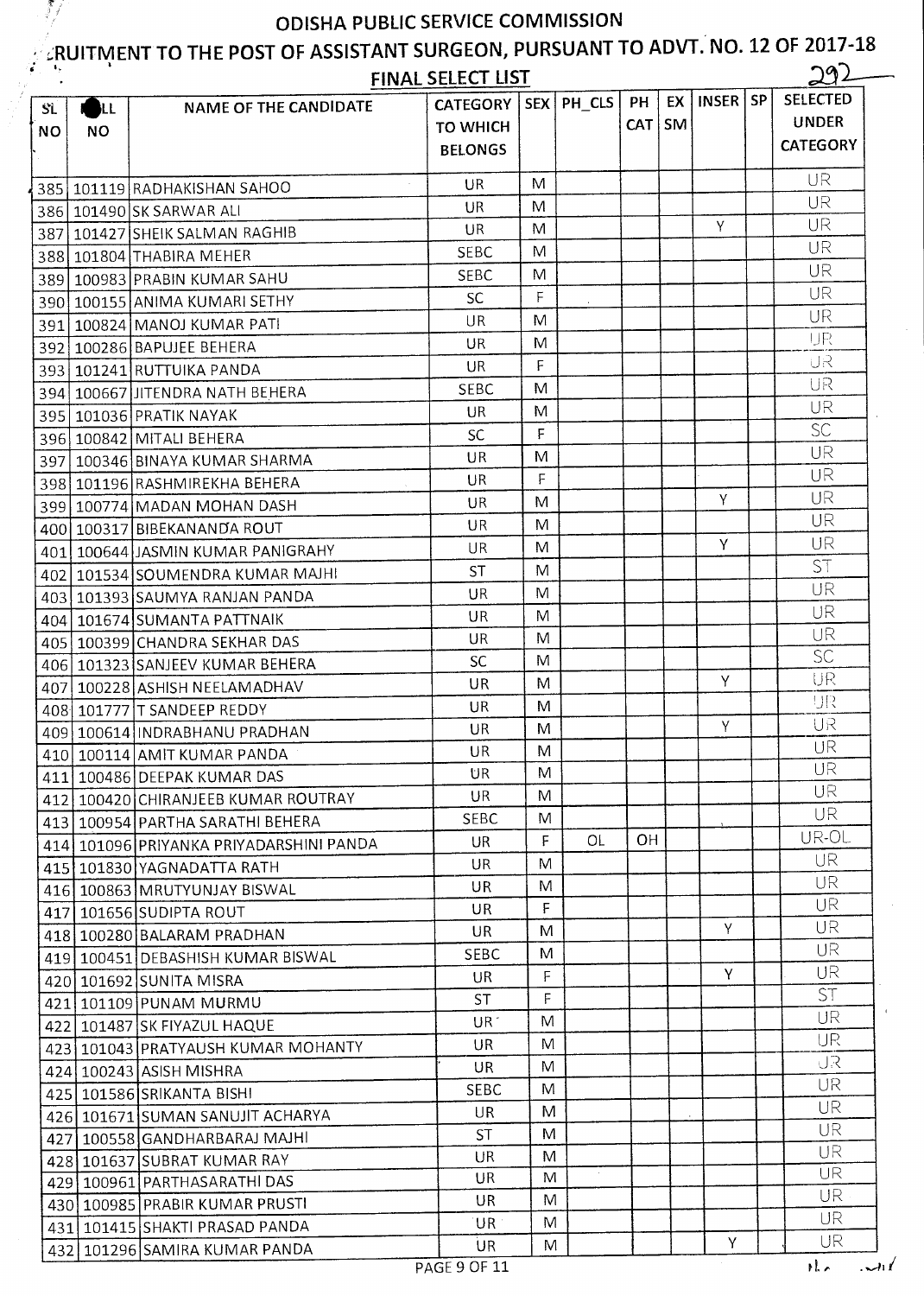IJ

#### **,RUITMENT TO THE POST OF ASSISTANT SURGEON, PURSUANT TO ADVT. NO. 12 OF 2017-18 ,. •**

|  |  |  |  |  |  |  | <b>FINAL SELECT LIST</b> |  |
|--|--|--|--|--|--|--|--------------------------|--|
|  |  |  |  |  |  |  |                          |  |

| 9 <sub>r</sub> | <b>POLL</b> | <b>NAME OF THE CANDIDATE</b>                                   | <b>CATEGORY</b>                   |              | SEX   PH_CLS | PH<br>CAT   SM | EX      | INSER SP | <b>SELECTED</b><br><b>UNDER</b> |
|----------------|-------------|----------------------------------------------------------------|-----------------------------------|--------------|--------------|----------------|---------|----------|---------------------------------|
| <b>NO</b>      | <b>NO</b>   |                                                                | <b>TO WHICH</b><br><b>BELONGS</b> |              |              |                |         |          | <b>CATEGORY</b>                 |
|                |             | 433 100634 JAGANNATH DAS                                       | <b>SEBC</b>                       | M            |              |                |         |          | UR                              |
|                |             | 434 100466 DEBASISH MOHAPATRA                                  | UR                                | M            |              |                |         |          | <b>UR</b>                       |
|                |             | 435 100235 ASHUTOSH MOHAPATRA                                  | UR                                | M            |              |                |         |          | <b>UR</b>                       |
|                |             | 436 101451 SIBANANDA JENA                                      | UR                                | M            | <b>OL</b>    | <b>OH</b>      |         |          | UR                              |
|                |             | 437 101701 SURYA KANTA SAHOO                                   | UR.                               | M            |              |                |         |          | <b>UR</b>                       |
|                |             | 438 101275 SALAM M.K                                           | <b>UR</b>                         | M            | <b>OL</b>    | <b>OH</b>      |         |          | UR-OL                           |
|                |             | 439 100544 DOLLY CHHANDA                                       | <b>UR</b>                         | F            |              |                |         | Y        | UR                              |
|                |             | 440 101694 SUPREET SAURAV                                      | <b>SC</b>                         | M            |              |                |         |          | <b>SC</b>                       |
|                |             | 441   101463   SIDDHARTHA SHANKAR BEHERA                       | SC                                | M            |              |                |         |          | <b>SC</b>                       |
|                |             | 442 101663 SUKANTA KUMAR SAHOO                                 | <b>SEBC</b>                       | M            |              |                |         |          | <b>UR</b>                       |
|                |             | 443 100481 DEBJANI SETH                                        | <b>SC</b>                         | F            |              |                |         |          | <b>SC</b>                       |
|                |             | 444 101017 PRAMATESH KASHYAP PANDA                             | <b>UR</b>                         | M            |              |                |         |          | UR                              |
|                |             | 445 100602 HEMANTA KUANR                                       | <b>ST</b>                         | M            |              |                |         |          | IJR                             |
|                |             | 446 100606 HIMADRI TANAYA PANIGRAHI                            | UR                                | F            | <b>OL</b>    | OH             |         |          | UR-OL                           |
|                |             |                                                                | <b>UR</b>                         | F            |              |                |         |          | UR                              |
|                |             | 447 100752 LEESA MOHANTY                                       | <b>SEBC</b>                       | M            |              |                |         |          | UR                              |
|                |             | 448 100314 BHISMADEV BHOI                                      | <b>SEBC</b>                       | M            |              |                |         |          | <b>UR</b>                       |
|                |             | 449 100092 ALOK KUMAR PATEL                                    | <b>SEBC</b>                       | M            |              |                |         |          | <b>UR</b>                       |
|                |             | 450 100041 ABINASH BARIK<br>451 100229 ASHOK KUMAR JENA        | UR.                               | M            | OL           | 0H             |         |          | UR-OL                           |
|                |             |                                                                | UR                                | M            |              |                |         |          | UR.                             |
|                |             | 452 100937 PABITRA PRATYUS MISHRA                              | <b>SC</b>                         | M            |              |                |         |          | <b>SC</b>                       |
|                |             | 453 101550 SOUMYA RANJAN NANDA                                 | <b>SEBC</b>                       | M            |              |                |         |          | UR                              |
|                |             | 454 101190 RASHMI RANJAN SAHU                                  | <b>SC</b>                         | M            |              |                |         |          | <b>SC</b>                       |
|                |             | 455   101194 RASHMI TANAY RAJARSHY                             | SC                                | M            |              |                |         |          | <b>SC</b>                       |
|                |             | 456 101185 RANJIT KUMAR SIAL                                   | <b>SEBC</b>                       | M            |              |                |         | Y        | UR                              |
|                |             | 457   100598 HAREKRISHNA MEHER                                 | <b>ST</b>                         | M            |              |                |         |          | <b>ST</b>                       |
|                |             | 458 101157 RAKESH KUMAR MEHER                                  | UR                                | M            | <b>OL</b>    | <b>OH</b>      |         |          | UR-OL                           |
|                |             | 459 100628 J SAI RAJAT RASMEE                                  | <b>SC</b>                         | F            |              |                |         |          | <b>SC</b>                       |
|                |             | 460   100709 KARISHMA NAYAK                                    | SC.                               | M            |              |                |         |          | <b>SC</b>                       |
|                |             | 461 100221 ASHISH KUMAR DAS                                    | <b>SC</b>                         | M            |              |                |         |          | <b>SC</b>                       |
|                |             | 462 101240 RUPESH DHALI                                        | <b>ST</b>                         | F            |              |                |         |          | <b>ST</b>                       |
|                |             | 463 101700 SURUCHI SMITA NAIK                                  | <b>ST</b>                         | F            |              |                |         |          | <b>ST</b>                       |
|                |             | 464 101478 SIMONA GOND                                         | <b>SC</b>                         | M            |              |                |         |          | <b>SC</b>                       |
|                |             | 465 101482 SITARAM<br>466 100695 JYOTSNA SHREE BHOL            | <b>ST</b>                         | $\mathsf{F}$ |              |                |         |          | <b>ST</b>                       |
|                |             | 467 100974 PITAMBAR MURMU                                      | <b>ST</b>                         | M            |              |                |         |          | <b>ST</b>                       |
|                |             | 468 100181 ANUP KUMAR SARKAR                                   | SC                                | M            |              |                | $\cdot$ |          | <b>SC</b>                       |
|                |             |                                                                | <b>ST</b>                         | M            |              |                |         |          | <b>ST</b>                       |
|                |             | 469 101834 YUDHISTHIR BADKA                                    | <b>SC</b>                         | M            | <b>OTHER</b> |                |         |          | <b>SC</b>                       |
|                |             | 470   100706 KANHU CHARAN MAJHI                                | <b>SC</b>                         | M            |              |                |         |          | <b>SC</b>                       |
|                |             | 471 100343 BIKRAM KESHARI NAG                                  | <b>SC</b>                         | F            |              |                |         |          | <b>SC</b>                       |
|                |             | 472 100289 BARSHA RANI BEHERA                                  | <b>SC</b>                         | M            |              |                |         |          | <b>SC</b>                       |
|                |             | 473 101045 PRATYUSH KUMAR BEHERA                               | <b>ST</b>                         | M            |              |                |         |          | <b>ST</b>                       |
|                |             | 474 100996 PRADYUT KUMAR THAKUR                                | ST.                               | M            |              |                |         |          | <b>ST</b>                       |
|                |             | 475 100367 BISWAJEET NAYAK                                     | <b>ST</b>                         | F.           |              |                |         |          | <b>ST</b>                       |
|                |             | 476 100891 NIBEDITA BARIK                                      | <b>ST</b>                         | M            |              |                |         | Y        | ST <sup>-</sup>                 |
|                |             | 477 100144 ANANGASUDAN BHUYAN<br>478 100698 KALPESH KUMAR SONA | <b>SC</b>                         | M            |              |                |         |          | <b>SC</b>                       |
|                |             | 479 101040 PRATIVA MAJHI                                       | <b>ST</b>                         | $\mathsf F$  |              |                |         |          | <b>ST</b>                       |
|                |             | 480 100266 AVINASH TIU                                         | <b>ST</b>                         | M            | <b>OTHER</b> |                |         |          | <b>ST</b>                       |
|                |             |                                                                |                                   |              |              |                |         |          |                                 |